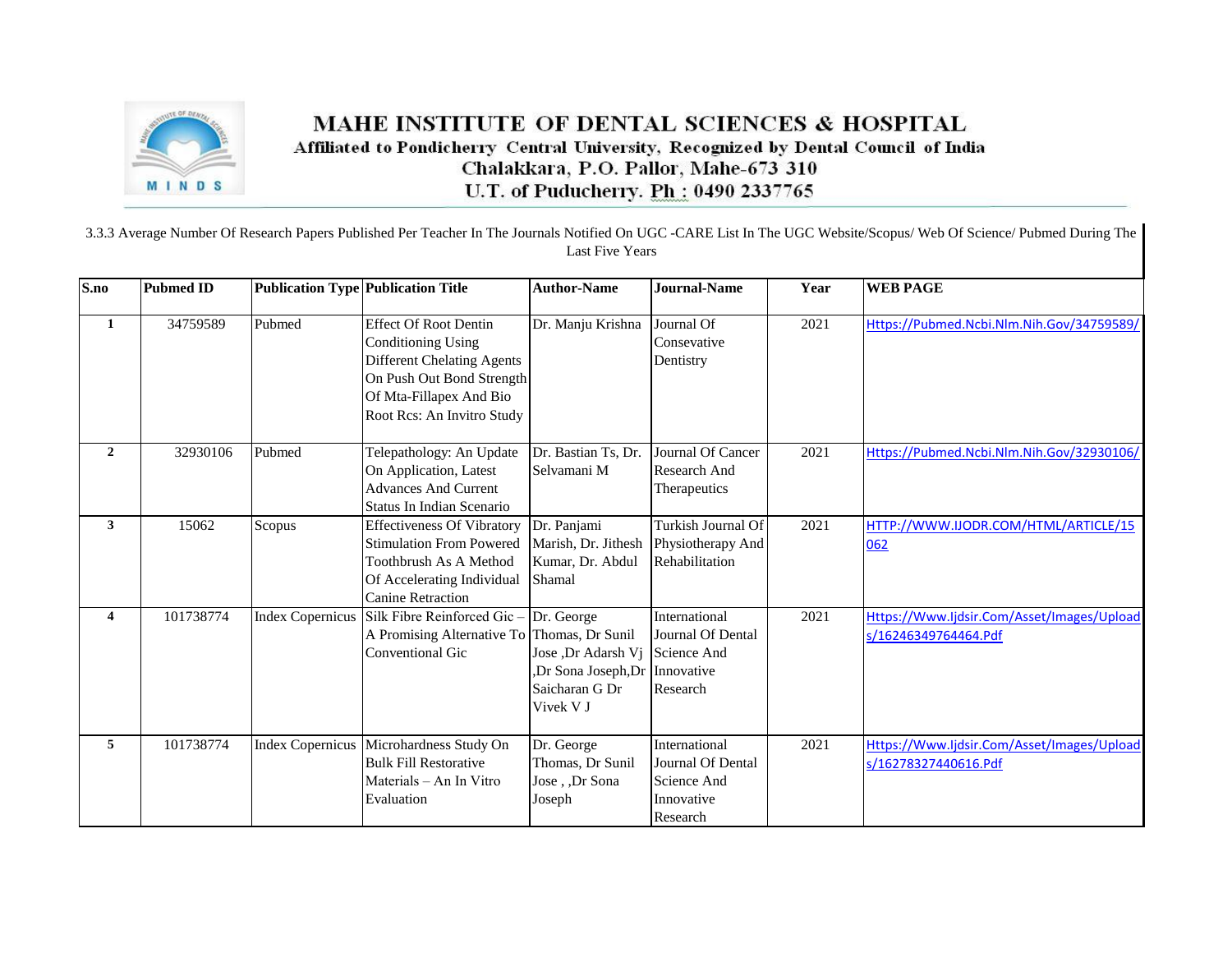| 6              | 101738774    |                         | Index Copernicus Comparison Of Torsional<br><b>Resistance Of Five</b><br>Orthodontic Mini<br>Implants(Tads)<br>Commercially Available In                                                                                            | Dr. Suresh Babu,<br>Dr, Jithesh Kumar,<br>Dr. Panjami Marish                      | Ijdsir                                         | 2021 | Https://Www.Ijdsir.Com/Asset/Images/Upload<br>s/161920038779.Pdf           |
|----------------|--------------|-------------------------|-------------------------------------------------------------------------------------------------------------------------------------------------------------------------------------------------------------------------------------|-----------------------------------------------------------------------------------|------------------------------------------------|------|----------------------------------------------------------------------------|
| $\overline{7}$ | 101738774    |                         | India-An Invitro Study<br>Index Copernicus Comparison Of Bacterial<br><b>Colonization Of Enamel</b><br>Associated With Apc Flash<br>Free Ceramic Brackets And Babu, Dr. Moosa<br>Conventional Bracket-An<br>Sem In Vivo Pilot Study | Dr. Panjami<br>Marish, Dr. Jithesh<br>Kumar, Dr. Suresh<br>Ahmed                  | Ijdsir                                         | 2021 | https://www.ijdsir.com/asset/images/uploads<br>/16192018779579.pdf         |
| 8              | 101738774    |                         | Index Copernicus Comparison Of Color<br><b>Stability Of Ceramic</b><br>Brackets When Exposed To Dr. Panjami Marish<br><b>Potentially Staining</b><br>Solutions                                                                      | Dr. Jithesh Kumar,<br>Dr. Suresh Babu,                                            | <b>Ijdsir</b>                                  | 2021 | https://www.ijdsir.com/asset/images/uploads<br>/16160011213969.pdf         |
| 9              | 101745081    |                         | Index Copernicus Recent Advances In Dental<br>Management Of Children<br>With Special Health Care<br><b>Needs</b>                                                                                                                    | Dr. Rena Ephraim,<br>Dr. Sharath, Dr.<br>Neha Thilak                              | Ijmacr                                         | 2021 | https://www.ijmacr.com/asset/images/upload<br>s/16257273097903.pdf-        |
| 10             |              | <b>Index Copernicus</b> | <b>Titanium Toxicity</b>                                                                                                                                                                                                            | Dr Anil Melath, Dr Journal Of<br>Subair K, Dr<br>Mohammed Feroz,                  | Multidisciplinary-<br><b>Dental Research</b>   | 2021 | Https://Jmdr-Idea.Com/Articles/Titanium-<br><b>Toxicity-A-Review</b>       |
| 11             | Issn24557803 |                         | Index Copernicus Dry Socket Prevalence<br>Following Third Molar<br>Extraction                                                                                                                                                       | Dr. Panjami Marish Ijrhas                                                         |                                                | 2021 | Http://ljrhas.Com/Uploadfiles/3vol7issue3pp2<br>3-%2025.20211216104707.Pdf |
| 12             | 16449        |                         | Index Copernicus Osteoclastic Activity In<br>Orthodontic Tooth<br>Movement                                                                                                                                                          | Dr. Muralidhara B<br>V,Dr. Bastian TS,<br>Dr. Jithesh Kumar<br>K. Dr. Selvamani M | Indian Journal Of<br>Contemporary<br>Dentistry | 2021 | Https://Medicopublication.Com/Index.Php/Ijo<br>cd/Article/View/16449/14632 |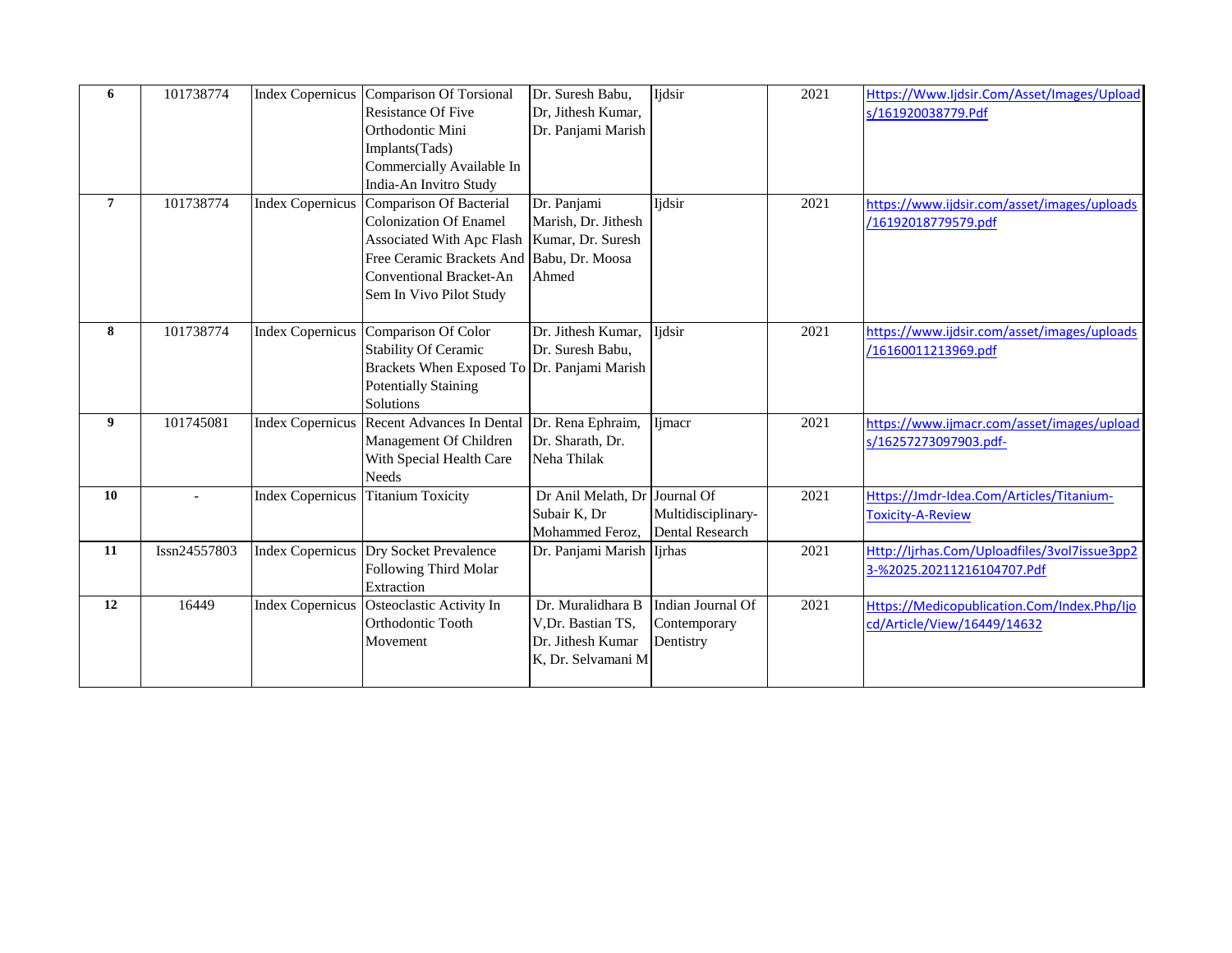| 13 | 2582-0826 |        | Index Copernicus Comparative Evaluatiion Of   | Dr Anil Melath    | International            | 2021 | Https://ljdrd.Com/Index.Php/ljdrd/Article/Vie |
|----|-----------|--------|-----------------------------------------------|-------------------|--------------------------|------|-----------------------------------------------|
|    |           |        | <b>Clinical Changes And</b>                   | Anjali K, Dr      | Journal Of Drug          |      | w/81                                          |
|    |           |        | Microbial Flora                               | Muhammed Feroz    | Research And             |      |                                               |
|    |           |        | Asssociated With Usage Of TP, Dr Subair K, Dr |                   | <b>Dental Sciences</b>   |      |                                               |
|    |           |        | Mouthn Washes Containing Nanditha Chandran    |                   |                          |      |                                               |
|    |           |        | Green                                         |                   |                          |      |                                               |
|    |           |        | Tea,Chlorhexidine0.2%                         |                   |                          |      |                                               |
|    |           |        | And Essential Oils In                         |                   |                          |      |                                               |
|    |           |        | <b>Patients Undergoing</b>                    |                   |                          |      |                                               |
|    |           |        | Orthodontic Therapy                           |                   |                          |      |                                               |
| 14 |           |        | Retrieval Of A Cold-                          | Dr Prasad Aravind | The Journal Of           | 2021 | Https://Www.Ipskerala.Com/Jpid-Vol-           |
|    |           |        | Welded Gingival Former -                      |                   | Prosthetic And           |      | 4/Journal-Jpid/Jpid-Vol-04-Issue-02-          |
|    |           |        | A Case Report                                 |                   | <b>Implant Dentistry</b> |      | Article01.Pdf                                 |
| 15 |           |        | Consideration In Cantilever Dr Prasad Aravind |                   | The Journal Of           | 2021 | Https://Www.Ipskerala.Com/Jpid-Vol-           |
|    |           |        | <b>Fixed Dental Prosthesis</b>                |                   | Prosthetic And           |      | 4/Journal-Jpid/Jpid-Vol-04-Issue-02-          |
|    |           |        |                                               |                   | <b>Implant Dentistry</b> |      | Article06.Pdf                                 |
| 16 |           |        | <b>Finger Prosthesis Retained</b>             | Dr Prasad Aravind | The Journal Of           | 2021 | Https://Www.Ipskerala.Com/Jpid-Vol-4/Jpid-    |
|    |           |        | <b>Using A Bicortical Implant</b>             |                   | Prosthetic And           |      | Vol-04-Issue-02-Article07.Htm                 |
|    |           |        |                                               |                   | <b>Implant Dentistry</b> |      |                                               |
| 17 |           |        | <b>Full Mouth Rehabilitation</b>              | Dr Prasad Aravind | The Journal Of           | 2021 | Https://Www.Ipskerala.Com/Jpid-Vol-2/Jpid-    |
|    |           |        | With One Piece Implants                       |                   | Prosthetic And           |      | Vol-02-Issue-01-Article07.Htm                 |
|    |           |        |                                               |                   | <b>Implant Dentistry</b> |      |                                               |
| 18 |           |        | <b>Full Mouth Rehabilitation</b>              | Dr. Nandakishore  | The Journal Of           | 2021 | Https://Www.Ipskerala.Com/Jpid-Vol-           |
|    |           |        | Of The Patient With                           | B, Dr Miriam      | Prosthetic And           |      | 5/Journal-Jpid/Jpid-Vol-05-Issue-01-          |
|    |           |        | Severly Worn Dentition                        | Mathew, Dr        | <b>Implant Dentistry</b> |      | Article04.Pdf                                 |
|    |           |        | <b>Using A Twin Stage</b>                     | Abhinav Mohan, Dr |                          |      |                                               |
|    |           |        | Procedure                                     | Fares Aboobacker  |                          |      |                                               |
| 19 | 32508459  | Pubmed | Oral Microbial Profile In                     | Anjali K, Dr T S  | Jomfp                    | 2020 | Https://Www.Ncbi.Nlm.Nih.Gov/Pmc/Articles/    |
|    |           |        | Oral Cancer Patients Before Bastain, Dr M     |                   |                          |      | Pmc7269272/                                   |
|    |           |        | And After Radiation                           | Selvamani         |                          |      |                                               |
|    |           |        | Therapy In A Cancer Care                      |                   |                          |      |                                               |
|    |           |        | Centre-A Prospective                          |                   |                          |      |                                               |
|    |           |        | Study                                         |                   |                          |      |                                               |
| 20 | 32773979  | pubmed | a survey on the awareness                     | dr anil melath dr | jisp                     | 2020 | https://pubmed.ncbi.nlm.nih.gov/32773979/     |
|    |           |        | of interrelationship of                       | muhammed feroz    |                          |      |                                               |
|    |           |        | periodontal disease and                       | dr subair k, dr   |                          |      |                                               |
|    |           |        | systemic health among                         | ashitha mohandas  |                          |      |                                               |
|    |           |        | mahe population                               | dr nanditha       |                          |      |                                               |
|    |           |        |                                               | chandran          |                          |      |                                               |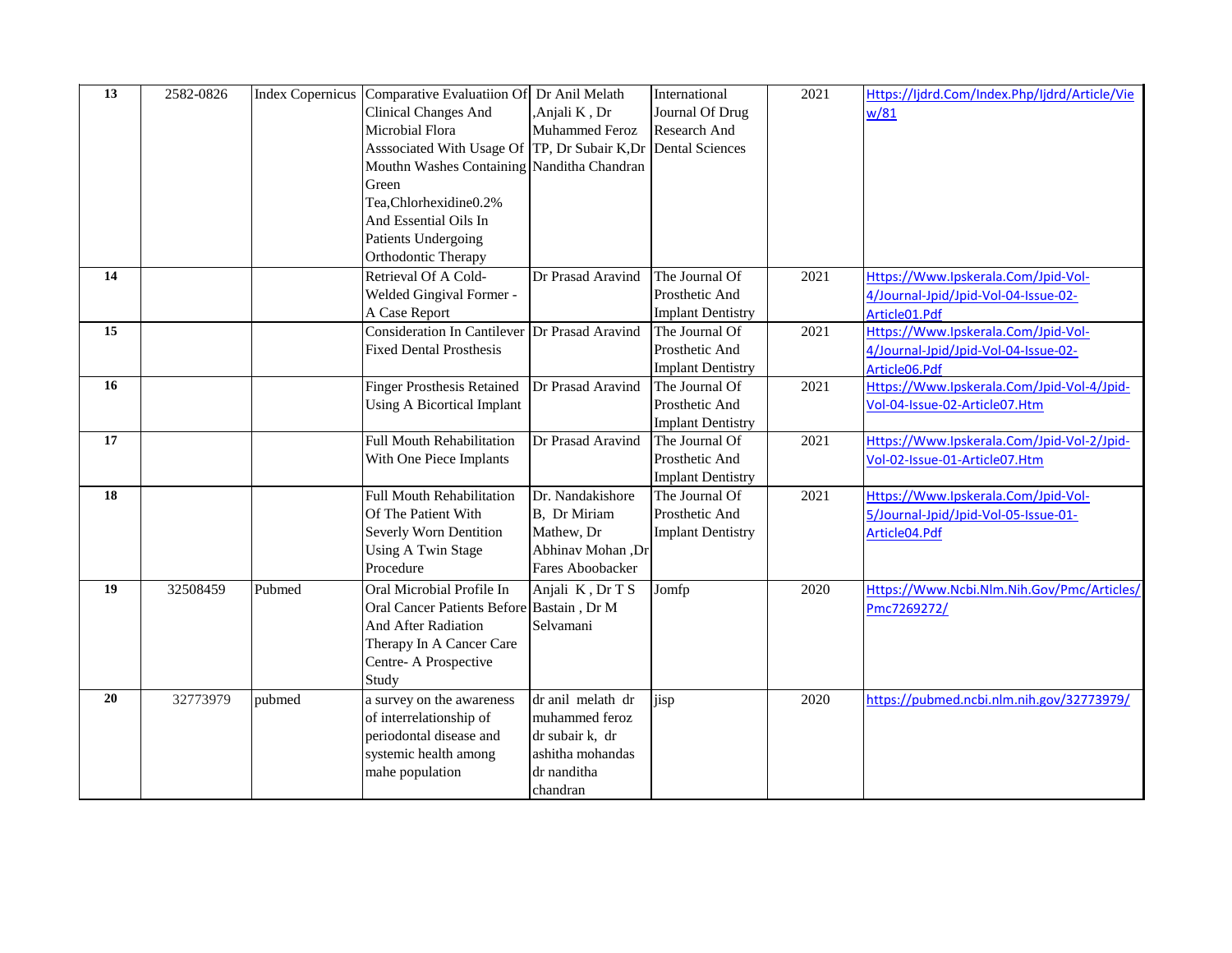| 21 | 33149513  | pubmed           | a study to assess the bond<br>strength of acrylic teeth<br>with different retentive<br>features                            | dr. nikhil raj                                                            | journal of<br>pharmacy and<br>bioallied sciences                             | 2020 | https://pubmed.ncbi.nlm.nih.gov/33149513/                                                                                                                                       |
|----|-----------|------------------|----------------------------------------------------------------------------------------------------------------------------|---------------------------------------------------------------------------|------------------------------------------------------------------------------|------|---------------------------------------------------------------------------------------------------------------------------------------------------------------------------------|
| 22 |           | scopus           | oral lesions associated with<br>dengue fever.                                                                              | dr raj ac                                                                 | iaomr                                                                        | 2020 | https://www.jiaomr.in/article.asp?issn=0972-<br>1363;year=2019;volume=31;issue=4;spage=30<br>7; epage=310; aulast=anekar; type=0                                                |
| 23 | 101745081 | index copernius  | anterior aesthetic crowns in<br>pediatric dentistry                                                                        | dr ambili ayilliath<br>dr rena ephraim, dr<br>sarath chandrashe<br>khar   | ijmacr                                                                       | 2020 | https://www.ijmacr.com/asset/images/upload<br>s/16068423205732.pdf                                                                                                              |
| 24 | 101738774 | index copernius  | recent advances in fixed<br>space maintainers                                                                              | dr rena ephraim dr<br>rajamani t, dr<br>dhanya k b                        | ijdsir                                                                       | 2020 | https://docplayer.net/203277952-page-417-<br>science-and-hospital-mahe-hospital-mahe-<br>hospital-mahe.html                                                                     |
| 25 | 2454129x  | index copernicus | supernumeraries: no more<br>an added number, but an<br>added advantage                                                     | , dr rena ephraim.<br>dr ambili ayilliath.<br>dr sarath<br>chandrasekhar. | ijcr                                                                         | 2020 | https://mansapublishers.com/ijcr/article/view<br>/2202                                                                                                                          |
| 26 | 2581-4893 | index copernicus | delivery systems of local<br>anesthetics in dentistry                                                                      | dr neha thilak                                                            | acta scientific<br>dental sciences                                           | 2020 | https://actascientific.com/asds/pdf/asds-04-<br>0829.pdf                                                                                                                        |
| 27 | 2581-883x | index copernicus | promotion of oral health<br>care in infants-a preventive<br>strategy to reduce the<br>burden of early childhood<br>caries. | dr neha thilak                                                            | acta scientific<br>dental sciences                                           | 2020 | https://www.researchgate.net/publication/34<br>1186782 promotion of oral health care in<br>nfants -<br>a preventive strategy to reduce the burde<br>n of early childhood caries |
| 28 |           | index copernicus | obstructive sleep apnoea in<br>children                                                                                    | dr neha thilak                                                            | acta scientific<br>paediatrics                                               | 2020 | https://www.actascientific.com/aspe/pdf/asp<br>e-03-0277.pdf                                                                                                                    |
| 29 | 5385      | index copernicus | routine infection prevention dr. nandakishore b,<br>and control; a prosthodontic dr miriam mathew,<br>perspective          | dr abhinav mohan<br>dr fares<br>aboobacker                                | kerala dental<br>journal                                                     | 2020 | https://www.idakerala.com/publications/kdj4<br>3no2 keraladentaljournal.pdf                                                                                                     |
| 30 | 6818      | index copernicus | piezosurgery and its role in<br>periodontics                                                                               | dr anilmelath, dr<br>mohammed feroz,<br>dr subair k, dr<br>varun murali   | journalofthesociet<br>yof<br>periodontistsandi<br>mplantologistsofk<br>erala | 2020 | https://spik.in/publications/spik journal dec2<br>020.pdf                                                                                                                       |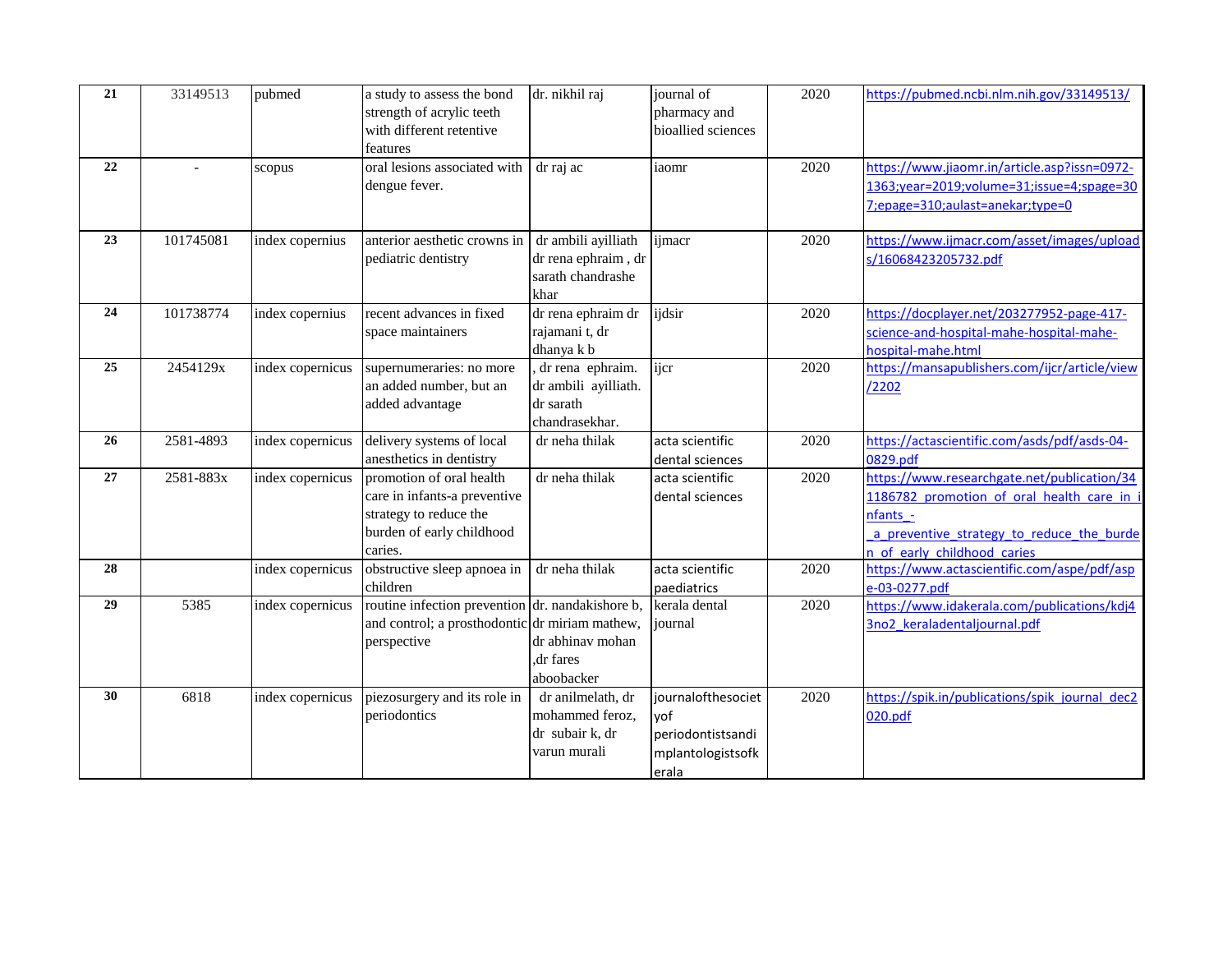| 31 | 101745081 | index copernicus        | mta - a friend indeed: a case dr. george thomas, |                              | international      | 2020 | https://www.ijmacr.com/asset/images/uploads/15 |
|----|-----------|-------------------------|--------------------------------------------------|------------------------------|--------------------|------|------------------------------------------------|
|    |           |                         | series                                           | dr. sunil jose               | journal of medical |      | 866698432776.pdf                               |
|    |           |                         |                                                  |                              | science and        |      |                                                |
|    |           |                         |                                                  |                              | advanced clinical  |      |                                                |
|    |           |                         |                                                  |                              | research (ijmacr)  |      |                                                |
| 32 |           | index copernicus        | risk factors for periodontal                     | dr anil melath, dr           | jidam              | 2020 |                                                |
|    |           |                         | disease                                          | mohammed feroz,              |                    |      |                                                |
|    |           |                         |                                                  | dr subair k                  |                    |      |                                                |
| 33 |           | index copernicus        | periodontal treatment                            | dr anil melath, dr           | jspik              | 2020 |                                                |
|    |           |                         | during pregnancy: why be                         | mohammed feroz,              |                    |      |                                                |
|    |           |                         | done - a review                                  | dr subair k                  |                    |      |                                                |
| 34 | 6818      | <b>Index Copernicus</b> | An Emerging Regenerative                         | Dr Anil Melath, Dr Jspik     |                    | 2020 | Https://Www.Spik.In/Publications/Spik Journa   |
|    |           |                         | Trend - 3d Printed                               | Mohammed Feroz               |                    |      | July2020.Pdf                                   |
|    |           |                         | Scaffolds In Periodontal                         | Dr Subair K                  |                    |      |                                                |
|    |           |                         | Regeneration                                     |                              |                    |      |                                                |
| 35 | 22773525  | <b>Index Copernicus</b> | Microperiodontics-                               | Dr Anilmelath, Dr Journal Of |                    | 2020 | Https://Jmdr-                                  |
|    |           |                         | Refining Our                                     | Mohammed Feroz,              | Multidisciplinary  |      | Idea.Com/Articles/Microperiodontics-Refining-  |
|    |           |                         | Professionalism                                  | Dr Subair K                  | Dental Research    |      | <b>Our-Professionalism</b>                     |
| 36 |           | <b>Index Copernicus</b> | Comparitive Evaluation Of                        | Dr. George                   | Indian Journal Of  | 2020 | File:///C:/Users/91828/Downloads/Ojsadmin,+    |
|    |           |                         | Antimicrobial Efficacy Of                        | Thomas, Dr Sunil             | Contemporary       |      | 5.Pdf                                          |
|    |           |                         | Ocimum Sanctum, Tridax                           | Jose, Dr                     | Dentistry          |      |                                                |
|    |           |                         | Procumbens, And Mango                            | Madhukiran Mk ,Dr            |                    |      |                                                |
|    |           |                         | Kernal Extracts With                             | Sona Joseph                  |                    |      |                                                |
|    |           |                         | Sodium Hypochlorite And                          |                              |                    |      |                                                |
|    |           |                         | Chlorhexidine As Root                            |                              |                    |      |                                                |
|    |           |                         | Canal Irrigants- An In Vitro                     |                              |                    |      |                                                |
|    |           |                         | Study                                            |                              |                    |      |                                                |
| 37 | 2581-5989 | <b>Index Copernicus</b> | New Approach To                                  | Dr Rena Ephraim,             | Ijdsir             | 2020 |                                                |
|    |           |                         | <b>Treatment Of Incipient</b>                    | Dr Rajamani T, Dr            |                    |      |                                                |
|    |           |                         | Malocclusion With 3 Way                          | Sharath                      |                    |      |                                                |
|    |           |                         | <b>Expansion Appliance</b>                       | Chandrasekhar                |                    |      |                                                |
| 38 |           | <b>Index Copernicus</b> | Changes In Occlusal Plane                        | Dr. Jithesh Kumar,           | Kerala Dental      | 2020 |                                                |
|    |           |                         | <b>Inclination After</b>                         | Dr. Gopi Krishnan,           | Journal            |      |                                                |
|    |           |                         | <b>Orthodontic Treatment</b>                     | Dr. Panjami Marish           |                    |      |                                                |
|    |           |                         | With And Without                                 |                              |                    |      |                                                |
|    |           |                         | Extraction                                       |                              |                    |      |                                                |
| 39 |           | <b>Index Copernicus</b> | A Case Report On                                 | Dr. Manju Krishna            | World Journal Of   | 2020 | Https://Www.Wjpmr.Com/Download/Article/        |
|    |           |                         | <b>Endodontic Management</b>                     |                              | Pharmaceutical     |      | 69062020/1593509984.Pdf                        |
|    |           |                         | Of Mandibular Canine With                        |                              | And Medical        |      |                                                |
|    |           |                         | Two Roots Canals                                 |                              | Research           |      |                                                |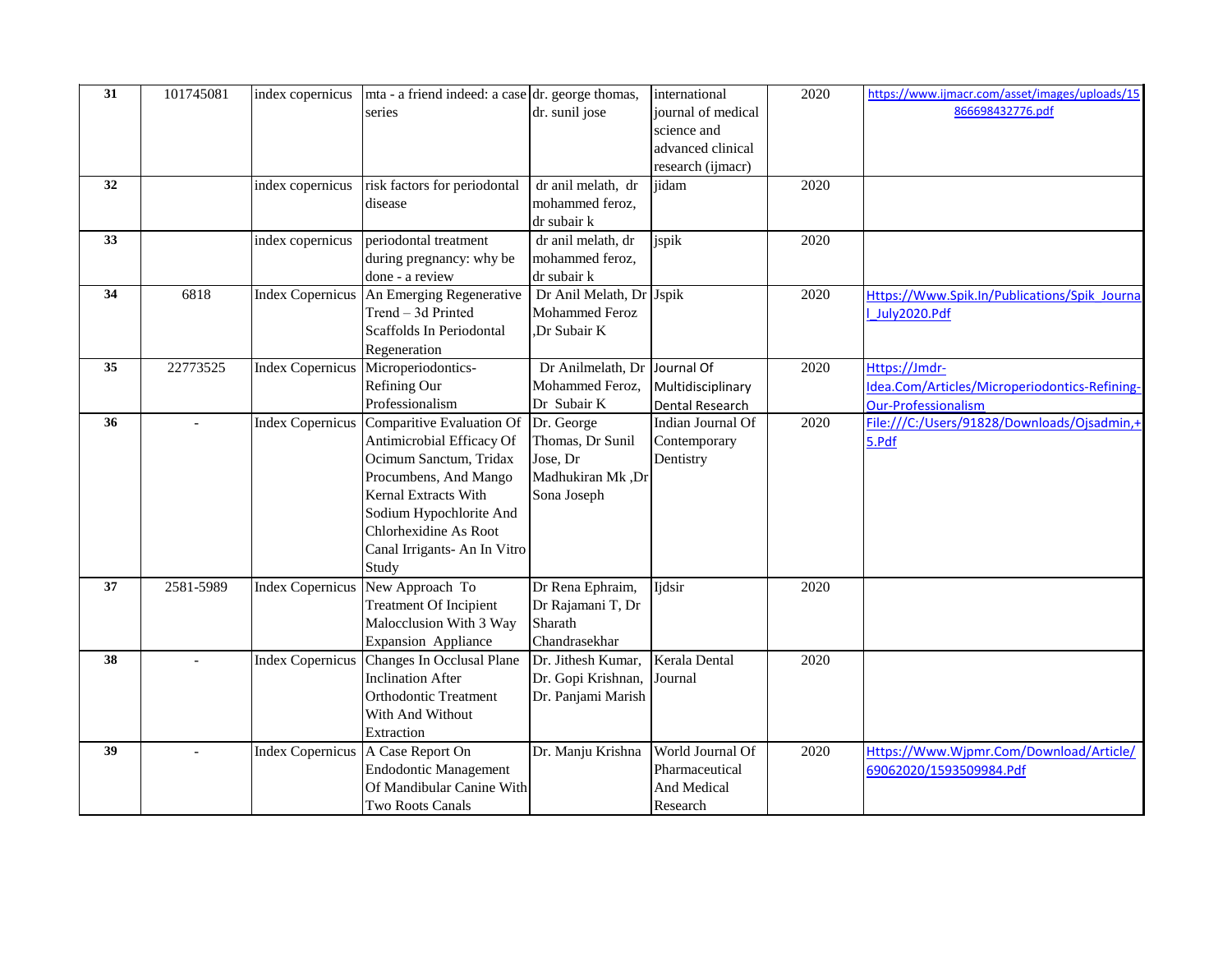| 40 |                          |        | Index Copernicus Esthetic Management Of       | Dr. Manju Krishna    | World Journal Of          | 2020 | Https://Www.Wjpmr.Com/Download/Article/       |
|----|--------------------------|--------|-----------------------------------------------|----------------------|---------------------------|------|-----------------------------------------------|
|    |                          |        | <b>Discoloured Previously</b>                 |                      | Pharmaceutical            |      | 69062020/1593510052.Pdf                       |
|    |                          |        | <b>Treated Maxillary Incisor</b>              |                      | And Medical               |      |                                               |
|    |                          |        | <b>Using Intra Coronal</b>                    |                      | Research                  |      |                                               |
|    |                          |        | Bleachingtechnique -- A                       |                      |                           |      |                                               |
|    |                          |        | Case Report                                   |                      |                           |      |                                               |
| 41 | 2395-4914                |        | Traumatic Bite Induced                        | Dr Neha Thilak       | International             | 2020 | Https://Www.ljohd.Org/Article-Details/12378   |
|    |                          |        | Mucocele                                      |                      | Journal Of Oral           |      |                                               |
|    |                          |        |                                               |                      | <b>Health Dentistry</b>   |      |                                               |
| 42 | $\overline{a}$           |        | Concept Of Stem Cells And Dr. Bastian Ts, Dr. |                      | Ijop                      | 2020 | Https://ljop.Net/Index.Php/ljocm/Article/View |
|    |                          |        | Its Importance In Dentistry                   | Selvamani M Dr.      |                           |      | /1310                                         |
|    |                          |        |                                               | Maria Bobby          |                           |      |                                               |
|    |                          |        |                                               | Cyriac.              |                           |      |                                               |
| 43 | $\overline{a}$           |        | The Role Of Oral Microbes Dr. Bastian Ts, Dr. |                      | Indian Journal Of         | 2020 | Https://Medicopublication.Com/Index.Php/lic   |
|    |                          |        | In Halitosis                                  | Selvamani M          | Contemporary              |      | micro/Article/View/13036                      |
|    |                          |        |                                               |                      | Microbiology              |      |                                               |
| 44 | $\overline{\phantom{a}}$ |        | Denture Injury And                            | Dr. Bastain Ts, Dr.  | Indian Journal Of         | 2020 | Https://Medicopublication.Com/Index.Php/Ijc   |
|    |                          |        | <b>Associated Oral Tissue</b>                 | Selvamani M Dr.      | Contemporary              |      | path/Article/View/13990                       |
|    |                          |        | Changes                                       | Raj Ac               | Pathology                 |      |                                               |
| 45 | 31571787                 | Pubmed | <b>Recent Advances In Dental</b>              | Dr Rena Ephraim      | <b>Indian Jounral Of</b>  | 2019 | Https://Www.Ncbi.Nlm.Nih.Gov/Pmc/Articles/    |
|    |                          |        | <b>Hard Tissue</b>                            | Dr Rajamani T        | <b>Clinical Pediatric</b> |      | Pmc6749882/                                   |
|    |                          |        | Remineralisation.                             |                      | Dentistry                 |      |                                               |
| 46 | Pmid: 30967741           | Pubmed | <b>Association Of Enamel-</b>                 | Dr. Manoj Kumar      | J Oral                    | 2019 | Https://Www.Jomfp.In/Temp/Joralmaxillofacp    |
|    |                          |        | Renal Syndrome With                           | V, Dr. Selvamani     | Maxillofacpathol          |      | athol234126-2970961 081509.Pdf                |
|    |                          |        | Sialolith: A Rare Entity                      | M, Dr. Panjami       |                           |      |                                               |
|    |                          |        |                                               | Marish,              |                           |      |                                               |
| 47 | Pmid: 31058632 Pubmed    |        | Assessment Of                                 | Dr. Sona Joseph      | The Journal Of            | 2019 | Https://Pubmed.Ncbi.Nlm.Nih.Gov/31058632/     |
|    |                          |        | Antimicrobial Activity Of                     |                      | Contemporary              |      | Https://Www.Thejcdp.Com/Toc/Jcdp/20/2         |
|    |                          |        | Different Intracanal                          |                      | <b>Dental Practice</b>    |      |                                               |
|    |                          |        | <b>Medicaments Against</b>                    |                      |                           |      |                                               |
|    |                          |        | <b>Enterococcus Faecalis And</b>              |                      |                           |      |                                               |
|    |                          |        | Candida Albicans; An In                       |                      |                           |      |                                               |
|    |                          |        | Vitro Study                                   |                      |                           |      |                                               |
| 48 | 31516240                 | Pubmed | Morphological Analysis Of Dr.Selvamani        |                      | Journal Of Oral           | 2019 | Https://Www.Jomfp.In/Article.Asp?Issn=0973-   |
|    |                          |        | Various Rugae Patterns                        | M,Dr.Nandakishore    | And Maxillofacial         |      | 029x;Year=2019;Volume=23;Issue=2;Spage=29     |
|    |                          |        | Among Dravidian                               | Bhojaraju,           | Pathology                 |      | 5; Epage=299; Aulast=Selvamani                |
|    |                          |        | Population                                    | Dr.Bastian Ts, Dr    |                           |      |                                               |
|    |                          |        |                                               | <b>Melwin Mathew</b> |                           |      |                                               |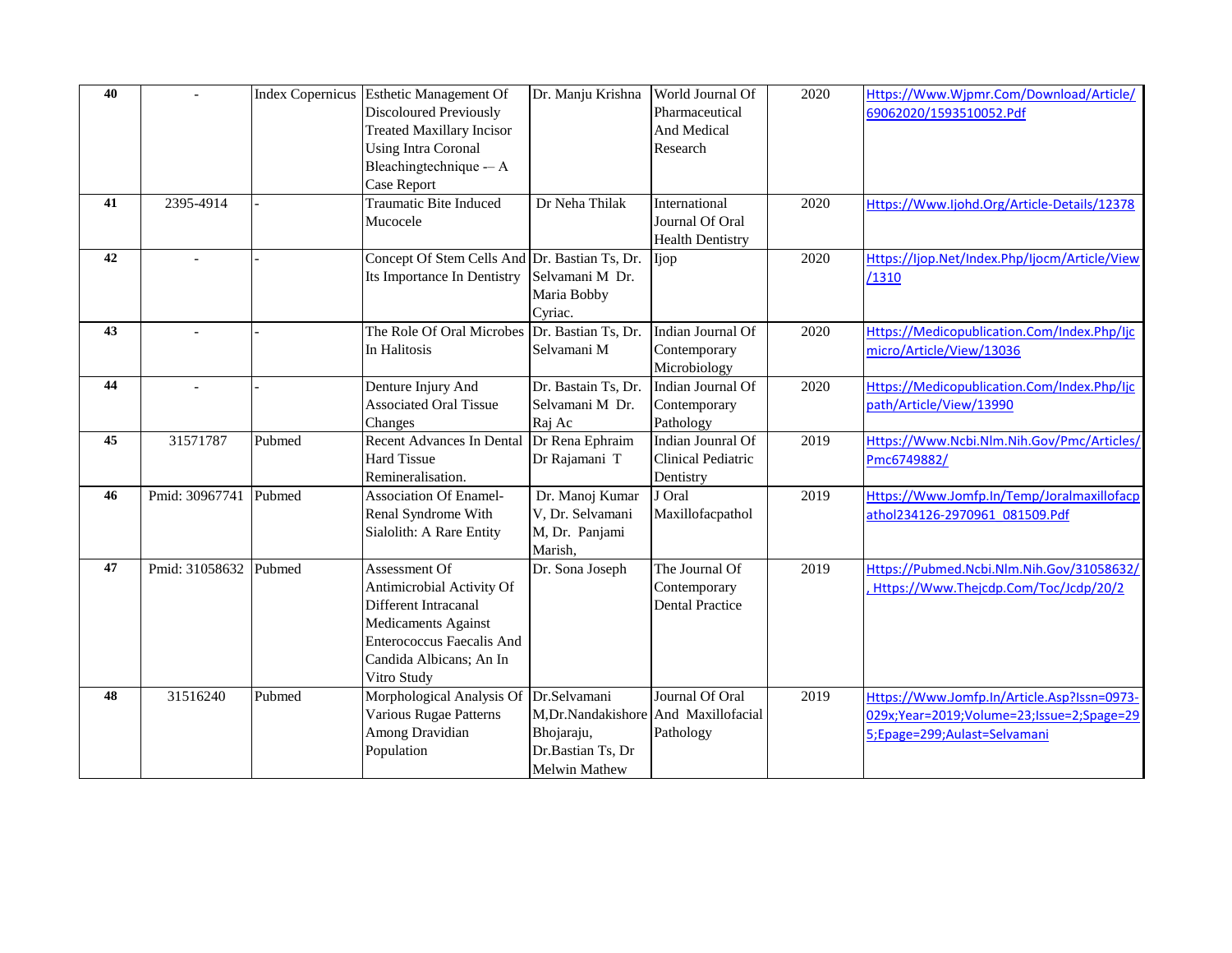| 49 | 2249 - 555x | Pubmed | Oral Fibrolipoma: A<br>Histological Subtype.                                                                                                                     | Dr Selvamani M,<br>Dr Nikhilraj, Dr<br>Manoj Kumar V                      | Indian Journal Of<br><b>Applied Research</b>                                                      | 2019 | Https://Www.Worldwidejournals.Com/Indian-<br>Journal-Of-Applied-Research-(Ijar)/Article/Oral-<br>Fibrolipoma-A-Histological-<br>Subtype/Mtc4mza=/?Is=1&B1=385&K=97                            |
|----|-------------|--------|------------------------------------------------------------------------------------------------------------------------------------------------------------------|---------------------------------------------------------------------------|---------------------------------------------------------------------------------------------------|------|-----------------------------------------------------------------------------------------------------------------------------------------------------------------------------------------------|
| 50 | 2249-555x   | Pubmed | Adenomatoid Odontogenic<br>Tumor Associated With<br>Dentigerous Cyst                                                                                             | Dr.Prem<br>Sasikumar, Dr. Mari<br>a Bobby<br>Cyriac, Dr. Manoj<br>Kumar V | Indian Journal Of<br><b>Applied Research</b>                                                      | 2019 | Https://Www.Worldwidejournals.Com/Indian-<br>Journal-Of-Applied-Research-<br>(Ijar)/Article/Adenomatoid-Odontogenic-<br>Tumor-Associated-With-A-Dentigerous-Cyst--A-<br>Case-Report/Mtg0odg=/ |
| 51 |             | Scopus | Diagnostic Approach To<br><b>Recurrent Multiple</b><br>Odontogenic Cysts-Gorlin-<br>Goltz Syndrome                                                               | Dr Jeena Sebastian,<br>Dr Nikhil Raj ,Dr G Academy Oral<br>K Sakunthala   | Journal Of Indian<br>Medicine &<br>Radiology                                                      | 2019 | Https://Www.Jiaomr.In/Article.Asp?Issn=0972-<br>1363;Year=2019;Volume=31;Issue=1;Spage=84<br>;Epage=87;Aulast=Sebastian                                                                       |
| 52 | Doi:        | Scopus | <b>Study On Oral Microbial</b><br>Flora And Antibiotic<br><b>Sensitivity Pattern Among</b><br>Oral Cancer Patients In A<br><b>Tertiary Cancer Care</b><br>Centre | Anjali K, Dr<br>Selvamani M                                               | Journal Of<br><b>Orofacial Sciences</b>                                                           | 2019 | Https://Jofs.In/Article.Asp?Issn=0975-<br>8844; Year = 2019; Volume = 11; Issue = 2; Spage = 93<br>;Epage=99;Aulast=Kanadan                                                                   |
| 53 | 101745081   |        | Index Copernicus   A Cephalometric Study Of<br>6 To 12 Years.                                                                                                    | Dr Rena Ephraim                                                           | International<br>Journal Of<br><b>Medical Science</b><br>And Current<br>Resesarch                 | 2019 | Https://Www.Ijmacr.Com/Asset/Images/Uplo<br>ads/15598922573273.Pdf                                                                                                                            |
| 54 | 101745081   |        | Index Copernicus Management Of Unerupted<br>Central Incisors:                                                                                                    | Dr Rajamani T, Dr<br>Sarath<br>Chandrashekhar                             | International<br>Journal Of<br><b>Medical Science</b><br>And Advanced<br><b>Clinical Research</b> | 2019 | Https://Www.ljmacr.Com/Asset/Images/Uplo<br>ads/15623842200027.Pdf                                                                                                                            |
| 55 | 101745081   |        | Index Copernicus Radicular Cyst Of A<br>Deciduous Mandibular<br>Molar In An 8-Year-Old<br>Child                                                                  | Dr Rajamani T, Dr<br>Sarath<br>Chandrashekhar                             | Ijmacr                                                                                            | 2019 | Https://Www.Ijmacr.Com/Asset/Images/Uplo<br>ads/15611825599414.Pdf                                                                                                                            |
| 56 | 101745081   |        | Index Copernicus Perplexing Cracks: A Case<br><b>Report On The</b><br><b>Management Of Cracked</b><br><b>Tooth Syndrome</b>                                      | Dr Sarath<br>Chandrashekhar                                               | Ijmacr                                                                                            | 2019 | Https://Www.Ijmacr.Com/Asset/Images/Uplo<br>ads/15623316280256.Pdf                                                                                                                            |
| 57 | 101745081   |        | Index Copernicus Cleft Lip And Palate-The<br>Role Of Pedodontist In<br>Rehabilitation.                                                                           | Dr. Dhanya Kb, Dr. Ijcamr<br>Jeena Sebastian                              |                                                                                                   | 2019 | Https://Www.Ijmacr.Com/Asset/Images/Uplo<br>ads/15611754665998.Pdf                                                                                                                            |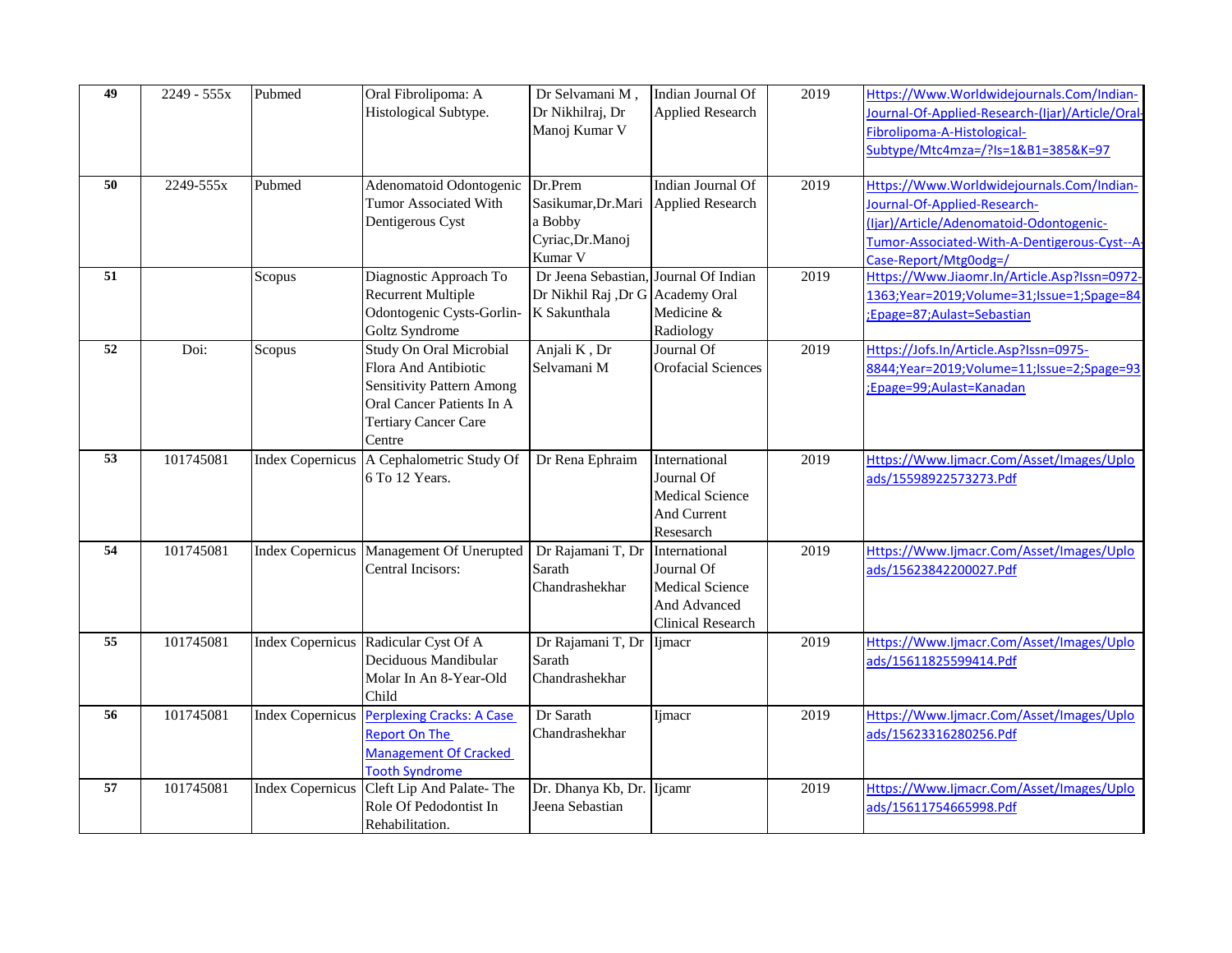| 58 | 101745081    | Index Copernicus        | "Tall And Tilted Pin Hole<br><b>Immediately Loaded</b><br>Implant(Ttphil Tm)-All<br><b>Tilt Tmconcept</b><br>-Rehabilitation Of The<br>Atrophic Ridges: A<br>Review"  | Dr.Nandakishore B, International<br>Dr Miriam Mathew,<br>Dr Anil K Subhash, Medical Sciences<br>Dr Abhinav Mohan, And Advanced<br>Dr Fares<br>Aboobackar | Journal Of<br><b>Clinical Research</b>                                                 | 2019 | Https://Www.Ijmacr.Com/Asset/Images/Uplo<br>ads/15775893328534.Pdf                                                  |
|----|--------------|-------------------------|-----------------------------------------------------------------------------------------------------------------------------------------------------------------------|----------------------------------------------------------------------------------------------------------------------------------------------------------|----------------------------------------------------------------------------------------|------|---------------------------------------------------------------------------------------------------------------------|
| 59 | 23497319     | <b>Index Copernicus</b> | 'Rapid Prototyping: An<br>Innovative Technique In<br>Prosthodontics                                                                                                   | Dr Nandakishore<br><b>B</b> ,Dr Miriam<br>Mathew, Dr Anil K<br>Subhash ,Dr.<br>Abhinav Mohan, Dr<br>Fares Aboobackar                                     | Ijpedr                                                                                 | 2019 | Https://Www.Ijpcdr.Org/Article.Asp?Issn=234<br>7319;Year=2019;Volume=6;Issue=2;Spage=46;<br>Epage=48; Aulast=Akhila |
| 60 | Doi-10.21276 |                         | Index Copernicus   Management Of Mucocele<br>In A 10 Year Old Female<br>Patient-A Case Report                                                                         | Dr Rajamani, T;<br>Dr Rena Ephraim<br>Dr Ambili Ayilliath                                                                                                | Journal Of<br><b>Advanced Medical</b><br><b>And Dental</b><br><b>Sciences Research</b> | 2019 | Https://Www.Proquest.Com/Openview/665c5<br>0ba3eacbb91f128804a5a945757/1?Pq-<br>Origsite=Gscholar&Cbl=2040251       |
| 61 | Doi-10.21276 |                         | Index Copernicus Newer Developments In<br>The Field Of Caries<br>Vaccine                                                                                              | Dr Rajamani,<br>T; Dr Rena<br>Ephraim, Dr<br>Ambili Ayilliath,<br>Dr Sharath<br>Chandra Sekhar                                                           | Journal Of<br><b>Advanced Medical</b><br>And Dental<br><b>Sciences Research</b>        | 2019 | Https://Www.Proquest.Com/Docview/217161<br>3254?Pq-<br>Origsite=Gscholar&Fromopenview=True                          |
| 62 | Id6818       |                         | Index Copernicus Stem Cells - A Future<br>Alley Of Dentistry:<br>Assessment Of The<br>Knowledge, Scope And<br>Applications Among Dental Mohandas, Dr<br>Professionals | Dr Subair K, Dr<br>Anil Melath, Dr<br>Mohammed, Feroz,<br>Dr Ashitha<br>Nanditha Chandran                                                                | Jspik                                                                                  | 2019 | Https://Www.Spik.In/Publications/Spik Journa<br>July2019.Pdf                                                        |
| 63 | Id6818       |                         | Index Copernicus Barrier Membranes: How<br>Well They Navigate Cells?                                                                                                  | Dr Anil Melath, Dr Jspik<br>Mohammed Feroz,<br>Dr ,Subair K,Dr<br>Ashitha Mohandas,<br>Dr Nanditha<br>Chandran                                           |                                                                                        | 2019 | Https://Www.Spik.In/Publications/Spik Journa<br>July2019.Pdf                                                        |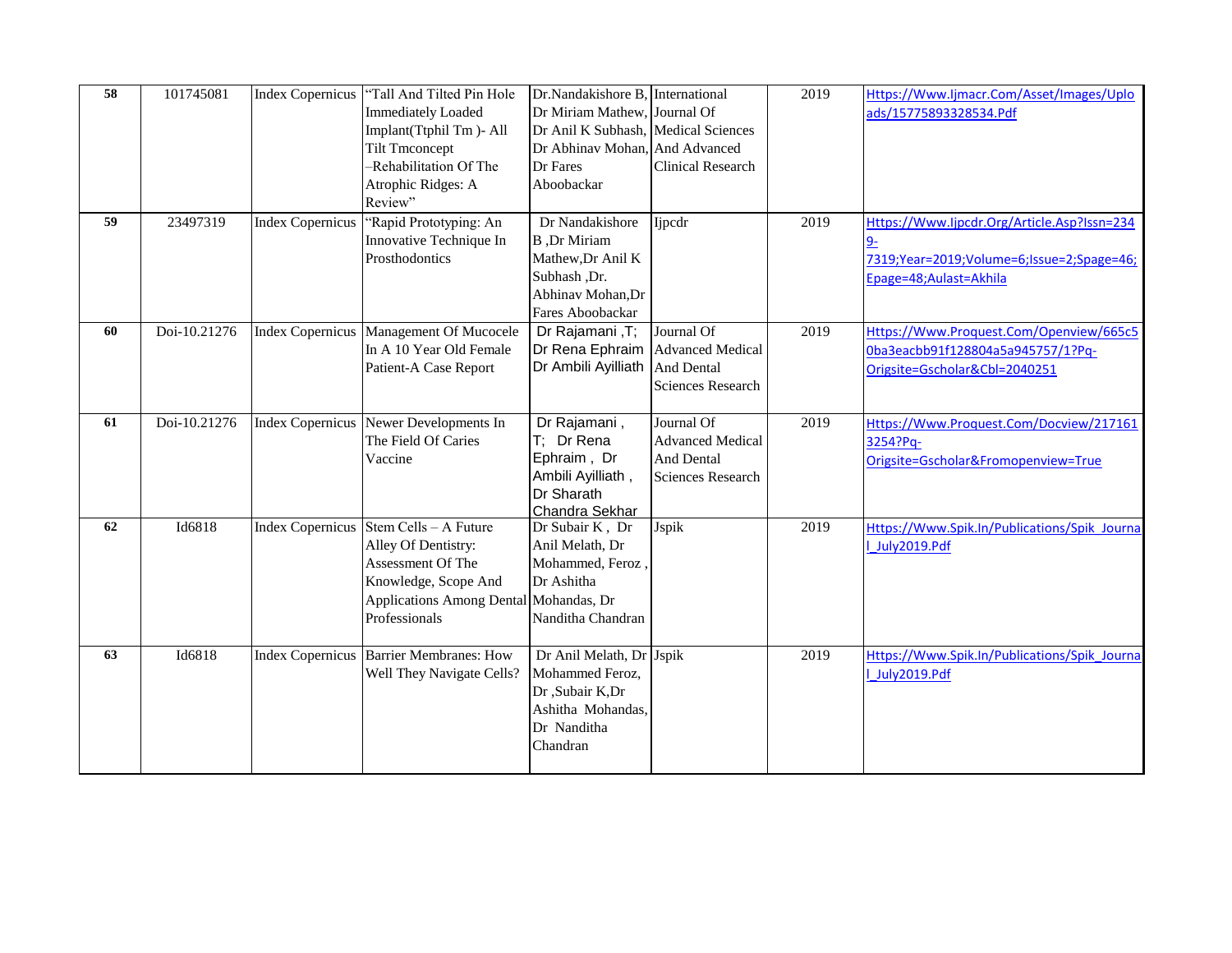| 64 | Id6818       |                               | Index Copernicus Evaluation Of Palatal<br>Rugae Pattern And<br>Numberin Patients With<br><b>Evidence Of Gingivitis</b><br>And Periodontitis              | Dr Anil Melath,<br>Dr Mohammed<br>Feroz Tp, Dr<br>Subair K., Dr<br>Ashitha Mohandas,<br>Dr Nanditha<br>Chandran | Jspik                                                                             | 2019 | Https://Www.Spik.In/Publications/Spik Journa<br>July2019.Pdf                                                                                                             |
|----|--------------|-------------------------------|----------------------------------------------------------------------------------------------------------------------------------------------------------|-----------------------------------------------------------------------------------------------------------------|-----------------------------------------------------------------------------------|------|--------------------------------------------------------------------------------------------------------------------------------------------------------------------------|
| 65 | Id 5385      | Index Copernicus Inflammaging | -Acclimatization Of<br>Senescence In Periodontics.                                                                                                       | Dr Anil Melath, Dr Kdj<br>Subair K, Dr<br>Mohammed Feroz                                                        |                                                                                   | 2019 | Https://Www.Idakerala.Com/Publications/Kdj<br>42no3 Keraladentaljournal.Pdf                                                                                              |
| 66 |              |                               | Index Copernicus Maxillary Canine<br>Impaction: Etiology And<br><b>Treatment Modalities</b>                                                              | Dr.Gopikrishnan S, Ijmacr<br>Dr.Jithesh Kumar,<br>Dr.Panjami Marish                                             |                                                                                   | 2019 | Https://Www.Ijmacr.Com/Asset/Images/Uplo<br>ads/1576425262758.Pdf                                                                                                        |
| 67 |              |                               | Index Copernicus Evaluation Of The Effect<br>Of Remineralizing Agent<br><b>On Bleached Enamel</b><br>Surfaces Subjected To<br>Erosion: An In Vitro Study | Dr. Manju Krishna                                                                                               | Conservative<br>Dentistry And<br>Endodontic<br>Journal                            | 2019 | Https://Www.Cdejournal.Com/Doi/Cdej/Pdf/1<br>0.5005/Jp-Journals-10048-0045                                                                                               |
| 68 | 10.4103      |                               | <b>Index Copernicus Computer Aided Designing</b><br>And Computer Aided<br>Manufacturing In<br>Prosthodontics                                             | Dr.Nandakishore B<br>Dr Miriam<br>Mathew, Dr Anil K<br>Subhash, Dr<br>Abhinav Mohan,<br>Dr Fares<br>Aboobacker  | <b>Ijocr</b>                                                                      | 2019 | Https://Www.ljocr.Org/Temp/Intjoralcareres7<br>124-3323854 091358.Pdf                                                                                                    |
| 69 | 2581-3633    |                               | Index Copernicus Effect Of Chronic Mouth<br><b>Breathing On Hyoid Bone</b><br>And Cervical Vertebrae:                                                    | Dr Rena Ephraim,<br>Dr Rajamani T.                                                                              | International<br>Journal Of<br><b>Medical Science</b><br>And Current<br>Resesarch | 2019 | Https://Www.Ijmacr.Com/Asset/Images/Uplo<br>ads/15661135909614.Pdf                                                                                                       |
| 70 | Doi-10.18535 |                               | Index Copernicus   A Case Report Of Juvenile<br><b>Aggressive Ossifying</b><br>Fibroma [Trabacular Type]<br>In A Young Patient.                          | Dr. Binoy Mathews                                                                                               | Journal Of<br><b>Medical Science</b><br>⩓ Clinical<br>Research                    | 2019 | Https://Jmscr.lgmpublication.Org/Home/Index<br>.Php/Current-Issue/6752-A-Case-Report-Of-<br>Juvenile-Aggressive-Ossifying-Fibroma-<br>Trabacular-Type-In-A-Young-Patient |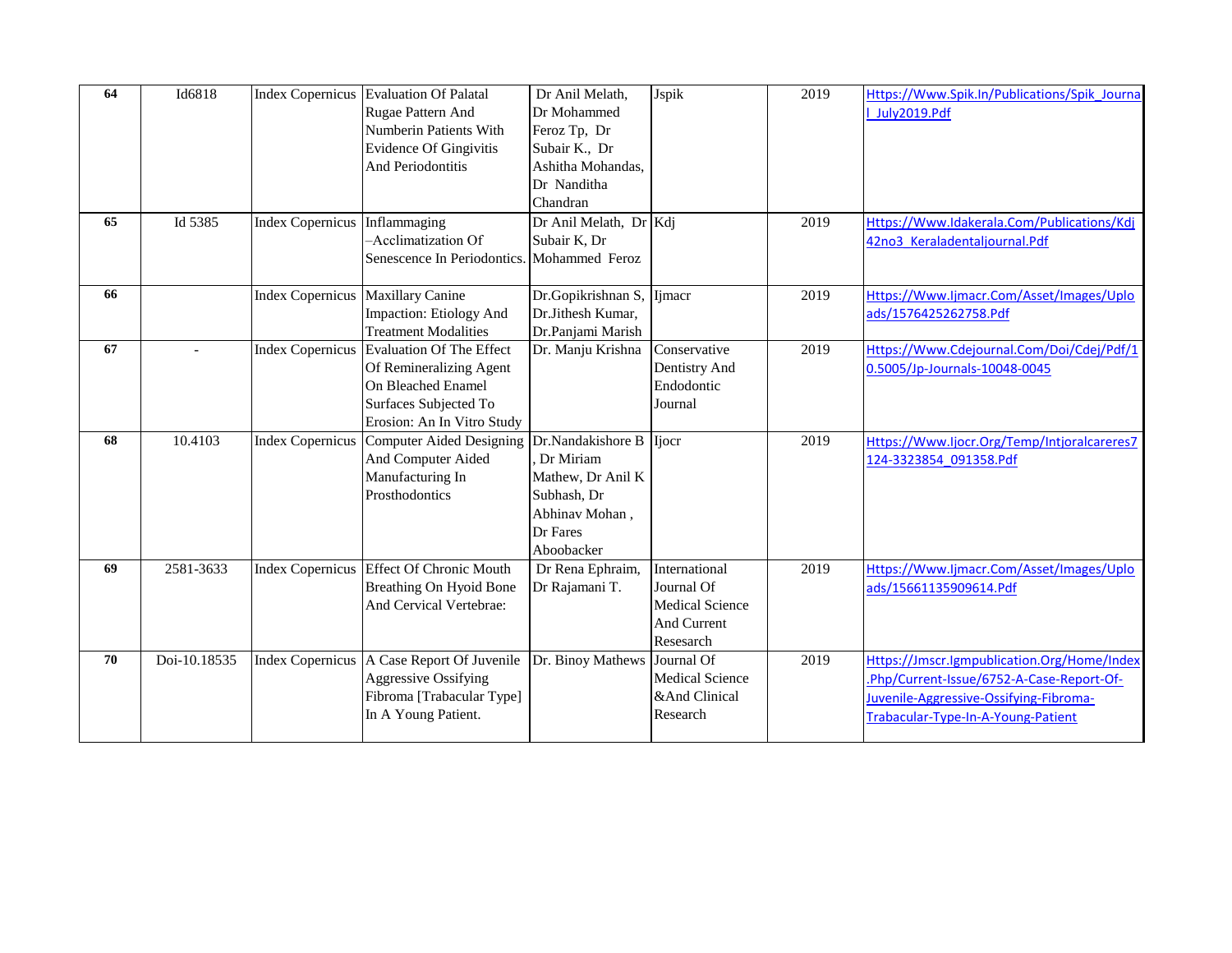| 71 |              |                         | Index Copernicus Central Mucoepidermoid<br>Carcinoma                                                                                                                  | Dr.Selvamani M               | International<br>Journal Of Oral &<br>Maxillofacial<br>Pathology | 2019 | Https://Web.S.Ebscohost.Com/Abstract?Direct<br>=True&Profile=Ehost&Scope=Site&Authtype=C<br>rawler&Jrnl=22312250&An=138682931&H=1g<br>5n3ylen0elygzwiq7r5vgivqnzafxrzf1vcabpqk3f5<br>un4mrqpqzerftlmrxbrjyvdguxrwuvkaonlio30o<br>w%3d%3d&Crl=F&Resultns=Adminwebauth&R<br>esultlocal=Errcrlnotauth&Crlhashurl=Login.Asp<br>x%3fdirect%3dtrue%26profile%3dehost%26sc<br>ope%3dsite%26authtype%3dcrawler%26jrnl%<br>3d22312250%26an%3d138682931 |
|----|--------------|-------------------------|-----------------------------------------------------------------------------------------------------------------------------------------------------------------------|------------------------------|------------------------------------------------------------------|------|-----------------------------------------------------------------------------------------------------------------------------------------------------------------------------------------------------------------------------------------------------------------------------------------------------------------------------------------------------------------------------------------------------------------------------------------------|
| 72 | Doi-10.24941 |                         | Index Copernicus Efficacy Of Drill Free<br><b>Screws Vs Self Tapping</b><br>Screws In<br>Zygomaticomaxillary<br><b>Complex Fracture</b>                               | Dr.Sarath K                  | International<br>Journal Of Current<br>Research                  | 2019 | Https://Www.Journalcra.Com/Article/Efficacy-<br>Drill-Free-Screws-Vs-Self-Tapping-Screws-<br>Zygomatico-Maxillary-Complex-Fractures-<br>%E2%80%93#:~:Text=To%20conclude%2c%20<br>drill%20free%20screws,Found%20to%20be%2<br>Oequally%20effective.                                                                                                                                                                                             |
| 73 |              | <b>Index Copernicus</b> | Identification Of Common<br>Periodontopathogenic<br><b>Bacteria In Patients</b><br><b>Undergoing Orthodontic</b><br>Treatment                                         | Dr Anil Melath,<br>Anjali Kl | Guident                                                          | 2019 | Http://Www.Guident.Net/Articles/Research/Id<br>entification-Of-Common-<br>Periodontopathogenic-Bacteria-In-Patients-<br>Undergoing-Orthodontic-Treatment.Html                                                                                                                                                                                                                                                                                 |
| 74 | 2394-4951    |                         | To Be Smart In Future<br>Dentistry: The Smart<br>Material.                                                                                                            | Dr. Dhanya Kb                | Sids                                                             | 2019 | Http://Saspjournals.Com/Wp-<br>Content/Uploads/2018/04/Sjds-53-143-148-<br>C.Pdf                                                                                                                                                                                                                                                                                                                                                              |
| 75 | 30171157     | Pubmed                  | <b>Bilateral Nasolabial Cyst</b>                                                                                                                                      | Dr. Raj Ac                   | <b>Bmj Case Reports</b>                                          | 2018 | Https://Www.Researchgate.Net/Publication/3<br>27348900 Bilateral Nasolabial Cyst A Rare<br>Case                                                                                                                                                                                                                                                                                                                                               |
| 76 | 30658029     | Pubmed                  | Insight On The<br>Relationship Of Abo Blood<br>Grouping Associated With<br>Oral Malignant Lesions,<br><b>Conditions And Inherited</b><br><b>Oral Cancer Syndromes</b> | Dr. Raj Ac                   | Journal Of<br>Experimental<br>Therapeutics And<br>Oncology       | 2018 | Https://Pubmed.Ncbi.Nlm.Nih.Gov/30658029/                                                                                                                                                                                                                                                                                                                                                                                                     |
| 77 | 29430138     | Pubmed                  | <b>Relative Presence Of</b><br>Streptococcus Mutans,<br>Veillonella Atypica, And<br>Granulicatella Adiacens In<br><b>Biofilm Of Complete</b><br>Dentures              | Dr Binoy Mathews             | The Journal Of<br>Indian<br>Prosthodontic<br>Society             | 2018 | Https://Www.Ncbi.Nlm.Nih.Gov/Pmc/Articles/<br>Pmc5799964/                                                                                                                                                                                                                                                                                                                                                                                     |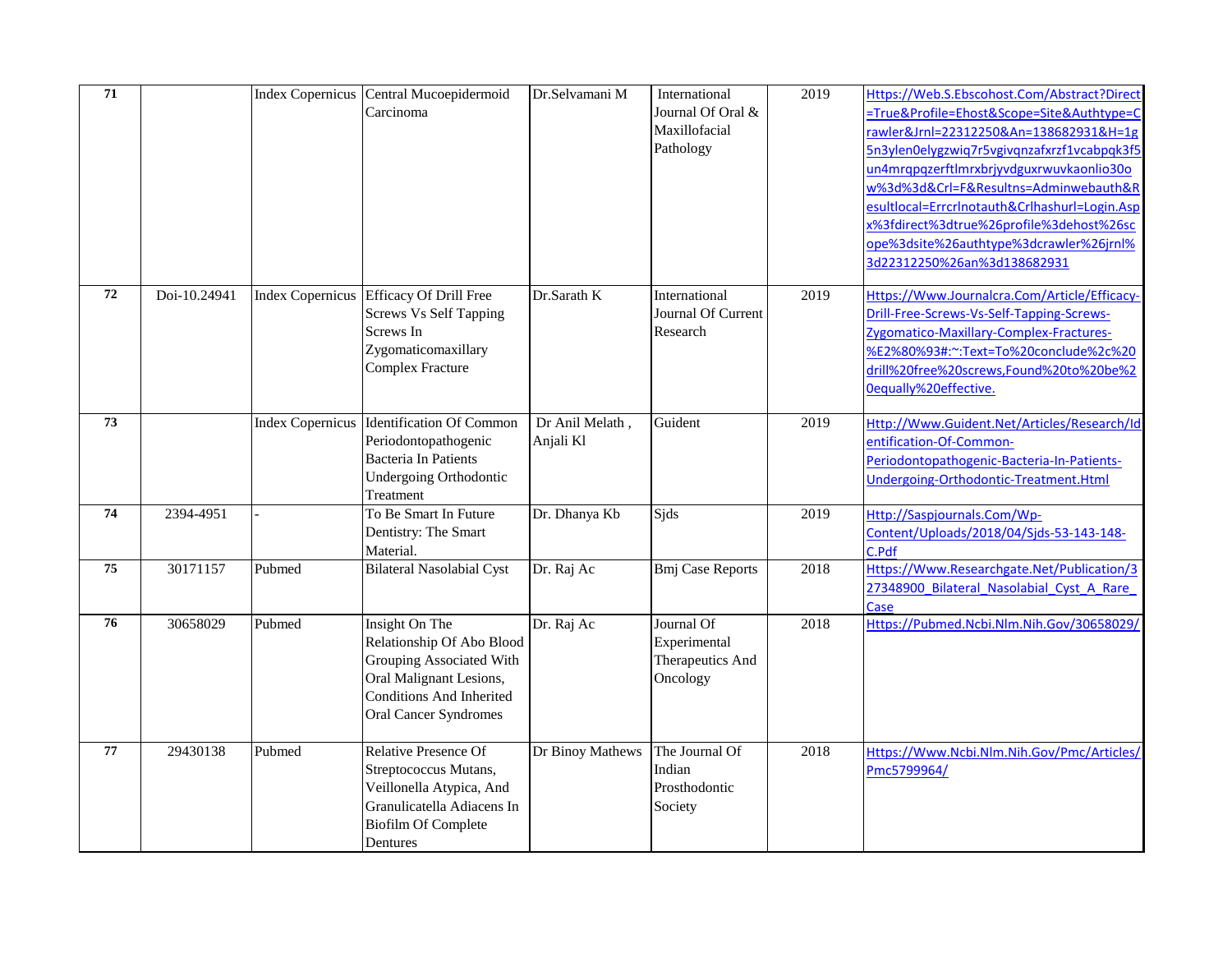| 78 | 30693245  | Pubmed                         | <b>Management Of Frontal</b>                                                                                                                              | Dr. Sarath K                                                                          | <b>Annals Of</b><br><b>Maxillofacial</b>                                 | 2018 | Https://Pubmed.Ncbi.Nlm.Nih.Gov/30693245/                                                                                                                                                                       |
|----|-----------|--------------------------------|-----------------------------------------------------------------------------------------------------------------------------------------------------------|---------------------------------------------------------------------------------------|--------------------------------------------------------------------------|------|-----------------------------------------------------------------------------------------------------------------------------------------------------------------------------------------------------------------|
|    |           |                                | Sinus Injuries                                                                                                                                            |                                                                                       | <b>Surgery</b>                                                           |      |                                                                                                                                                                                                                 |
| 79 | 6818      |                                | Index Copernicus   Microbial And Clinical<br><b>Effects Of Orthodontic</b><br><b>Treatment On Periodontium</b>                                            | Dr. Panjami<br>Marish, Dr. Gopi<br>Krishnan, Dr.<br>Suresh Babu                       | Jspik                                                                    | 2018 | Https://Www.Spik.In/Publications/Spik Journa<br>July2018.Pdf                                                                                                                                                    |
| 80 |           | Index<br>Coppernicus           | <b>Biomimtic Materials In</b><br>Implantolgy                                                                                                              | Dr Anil K Subhash, Int J Oral Care Res<br>Dr Fares<br>Aboobackar, Dr<br>Abhinav Mohan |                                                                          | 2018 | Http://Www.Ijocrweb.Com/Pdf/2018/April-<br>June/18 Dr%20dhanya%20dr%20keerthana.P<br>df                                                                                                                         |
| 81 |           | Index<br>Coppernicus           | 'Esthetics And Implant: A<br>Review                                                                                                                       | Dr Anil K Subhash, Ijpcdr<br>Dr Fares<br>Aboobackar, Dr<br>Abhinav Mohan              |                                                                          | 2018 | Add:Atao:Tx 1:Abs~At/Add:Tx 2:Abs~At<br>(lipcdr.Com)                                                                                                                                                            |
| 82 |           |                                | Index Copernicus Cold Welding - The<br>Dreaded Word In Implant<br>Dentistry                                                                               | Dr Prasad Aravind                                                                     | Journal Of<br>Prosthetic And<br><b>Implant Dentistry</b>                 | 2018 | Https://Www.Ipskerala.Com/Jpid-Vol-<br>2/Journal-Jpid/Jpid-Vol-02-Issue-02-<br>Article02.Pdf                                                                                                                    |
| 83 |           |                                | Index Copernicus Perceptions And Practice<br>Of Tobacco Use Among<br>Adolescents Of Mangalore<br>City                                                     | Dr. Teenu Thomas                                                                      | Journal Of Indian<br>Association Of<br><b>Public Health</b><br>Dentistry | 2018 | Https://Www.Jiaphd.Org/Article.Asp?Issn=231<br>5932;Year=2018;Volume=16;Issue=3;Spage=24<br>2;Epage=245;Aulast=George#:~:Text=About%2<br>073.7%25%20were%20in%20favor,Form%20w<br>hich%20cannot%20be%20ignored. |
| 84 | 301018    | Index Copernicus Management Of | <b>Inflammatory Follicular</b><br>Cyst In A 4.5 Year Old<br>Patient                                                                                       | Dr. Rena Ephraim,<br>Dr. Rajamani T                                                   | International<br>Journal Of<br>Medical And<br>Dental Case<br>Reports     | 2018 | Https://Www.Researchgate.Net/Publication/3<br>32346542 Management Of Inflammatory Fo<br>llicular Cyst In A 45-Year-Old Male Patient<br>A Case Report                                                            |
| 85 | 2333-1135 |                                | Index Copernicus Aesthetic Rehabilitation Of Dr. Rena Ephraim,<br><b>Maxillary Primary Anterior</b><br><b>Teeth With Early</b><br><b>Childhood Caries</b> | Dr. Rajamani T                                                                        | International<br>Journal Of Dental<br>Sciences And<br>Research           | 2018 | Http://Pubs.Sciepub.Com/Ijdsr/5/6/5/Index.Ht<br>m <sub>l</sub>                                                                                                                                                  |
| 86 | 100520116 |                                | Index Copernicus Prosthetic Management Of<br><b>Patient With Ocular Defect</b>                                                                            | Dr. Binoy Mathews, International<br>Dr. Abhinav Mohan<br>K, Dr. Anil K<br>Subash      | Journal Of<br>Preventive And<br><b>Clinical Dental</b><br>Research       | 2018 | Http://Www.Ijpcdr.Com/Pdf/2017/July-<br>September/12458 Case%20report.Pdf                                                                                                                                       |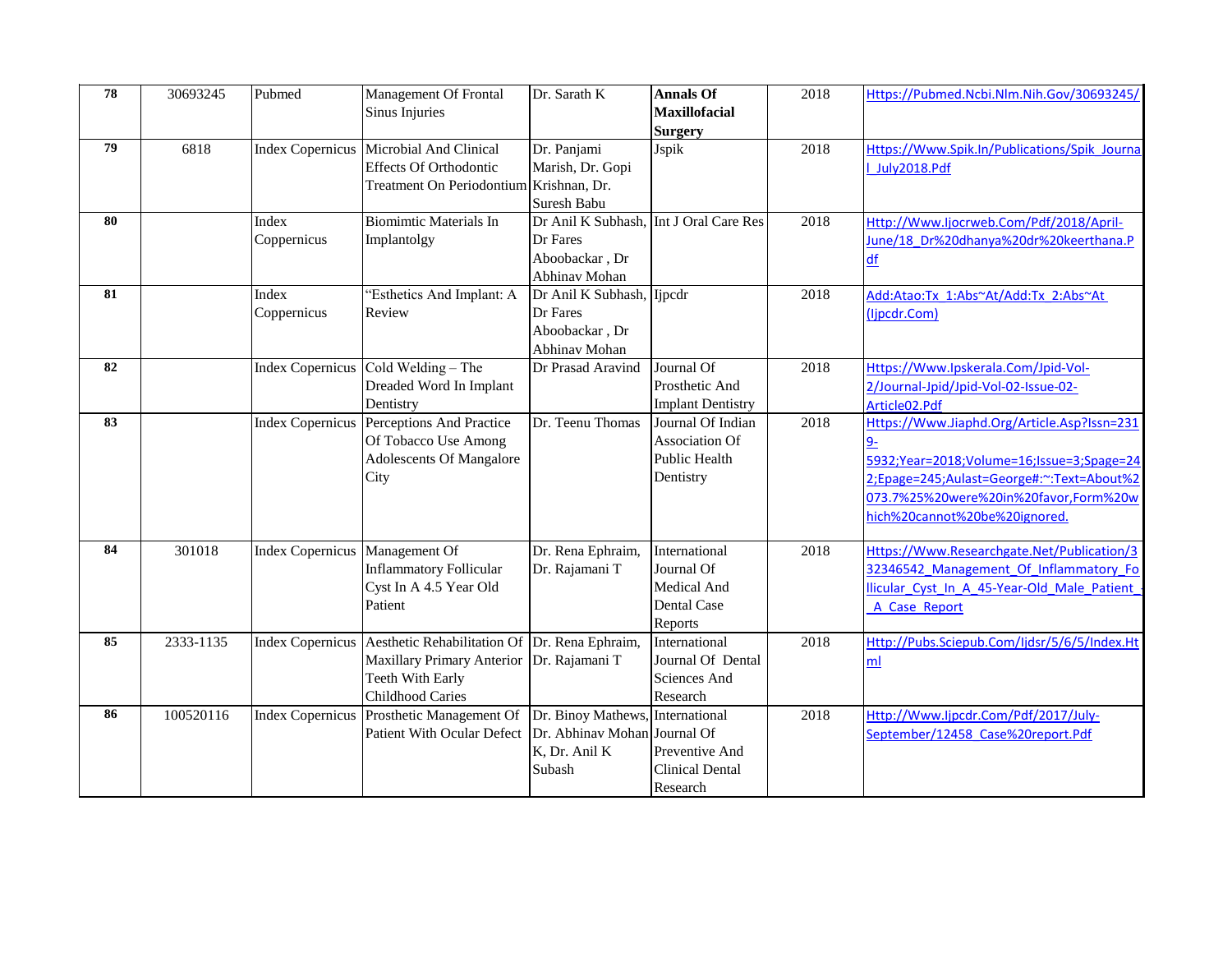| 87<br>88 | 0975-833x<br>2277-7105 |                                  | Index Copernicus Evaluation Of Awareness<br>Among Mothers About The<br><b>Factors Responsible For</b><br>The Causation Of Early<br><b>Childhood Caries</b><br>Index Copernicus An Update On Digital | Dr. Dhanya Kv<br>Dr. Nikhilraj                                          | International<br>Journal Of Current<br>Research<br>World Journal Of | 2018<br>2018 |                                                                                                                                                                                               |
|----------|------------------------|----------------------------------|-----------------------------------------------------------------------------------------------------------------------------------------------------------------------------------------------------|-------------------------------------------------------------------------|---------------------------------------------------------------------|--------------|-----------------------------------------------------------------------------------------------------------------------------------------------------------------------------------------------|
|          |                        |                                  | Dentistry                                                                                                                                                                                           |                                                                         | Pharmaceutical<br>And Medical<br>Research                           |              |                                                                                                                                                                                               |
| 89       |                        |                                  | Index Copernicus Enterococcus Faecalis: A<br>Review                                                                                                                                                 | Dr. George<br>Thomas, Dr Vivek<br>V <sub>j</sub> , Dr Thanzeer<br>Usman | Indian Journal Of<br>Contemporary<br>Dentistry                      | 2018         |                                                                                                                                                                                               |
| 90       | $\sim$                 |                                  | Index Copernicus Conservative Management<br>Of Complicated Crown<br>Root Fractures: A Clinical<br>Case Report                                                                                       | Dr. George<br>Thomas, Dr Sunil<br>Jose ,Dr<br>Madhukiran                | Indian Journal Of<br>Contemporary<br>Dentistry                      | 2018         |                                                                                                                                                                                               |
| 91       |                        | Index Copernicus   Assessment Of | Antimicrobial Activity Of<br>Different Intracanal<br><b>Medicaments Against</b><br><b>Enterococcus Faecalis And</b><br>Candida Albicans; An In<br>Vitro Study                                       | Dr. Sona Joseph                                                         | Indian Journal Of<br>Contemporary<br>Dentistry                      | 2018         |                                                                                                                                                                                               |
| 92       |                        |                                  | <b>Assessment Of Dental</b><br>Caries Experience Among 5<br>To 16-Year-Old School<br>Going Children Of<br>Mangalore, Karnataka,<br>India: A Cross-Sectional<br>Study                                | Dr. Teenu Thomas                                                        | Annals And<br><b>Essence Of</b><br>Dentistry                        | 2018         | Https://Www.Longdom.Org/Articles/Assessme<br>nt-Of-Dental-Caries-Experience-Among-516-<br>Year-Old-School-Going-Children-Of-Mangalore-<br>Karnataka-India-A-Crosssectionalstudy-<br>5508.Html |
| 93       | 2518-1297              |                                  | <b>Surgical Removal Of</b><br><b>Maxillary Complex</b><br>Odontoma                                                                                                                                  | Dr. Rena Ephraim,<br>Dr. Rajamani T                                     | Sjodr                                                               | 2018         | Http://Scholarsmepub.Com/Wp-<br>Content/Uploads/2018/05/Sjodr-35-159-163-<br>C.Pdf                                                                                                            |
| 94       | 2320-7949              |                                  | <b>Obturating Materials In</b><br>Primary Teeth.                                                                                                                                                    | Dr. Rena Ephraim,<br>Dr. Rajamani T                                     | Research And<br>Reviews Journal<br>Of Dental Sciences               | 2018         | Https://Www.Rroij.Com/Open-<br>Access/Obturating-Materials-In-Primary-<br>Teetha-Review.Pdf                                                                                                   |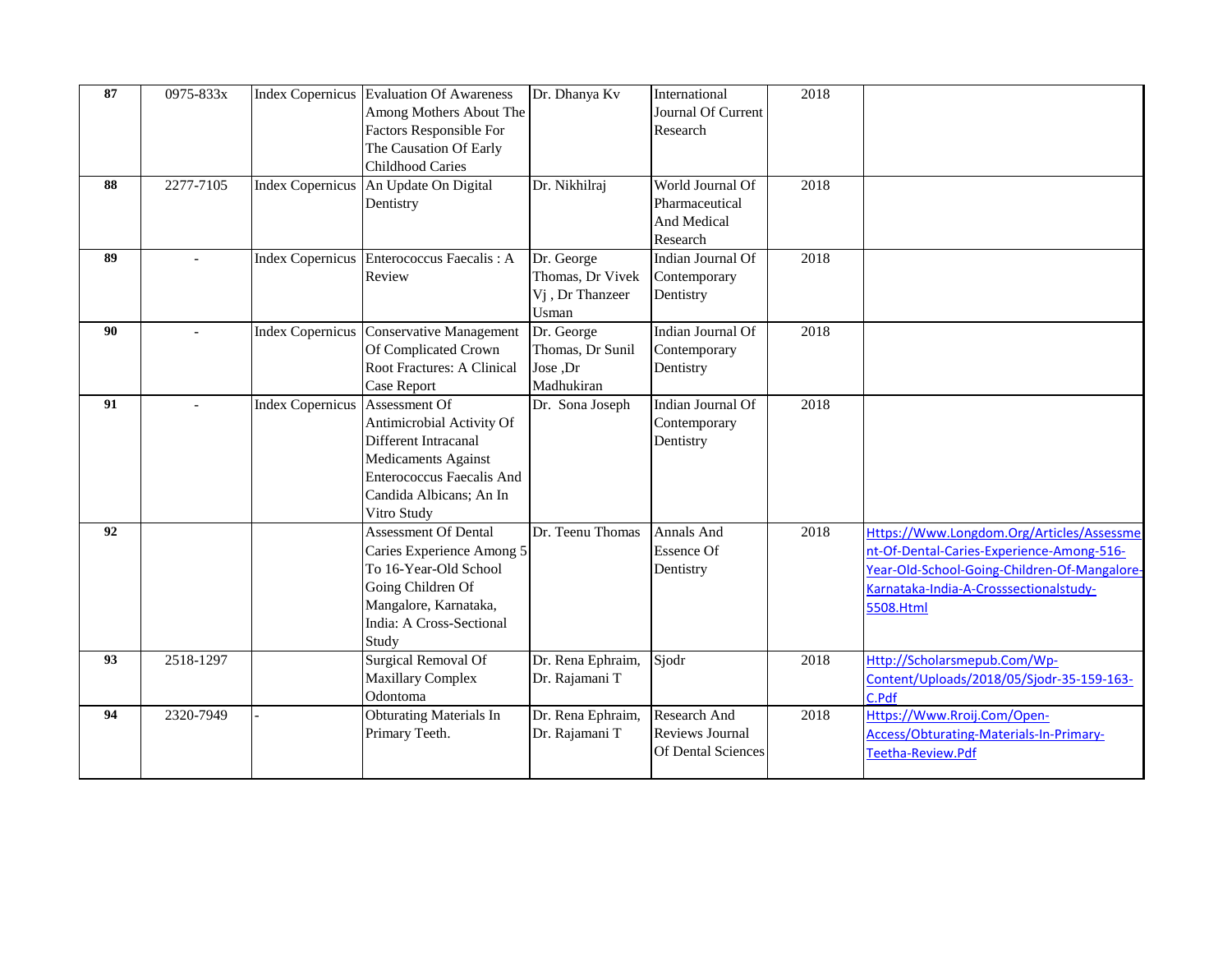| 95  |             |                         | Antimicrobial Efficacy Of                   | Dr. Adharsh Vj     | International             | 2018              | Http://Www.Ijocrweb.Com/Pdf/2018/January-     |
|-----|-------------|-------------------------|---------------------------------------------|--------------------|---------------------------|-------------------|-----------------------------------------------|
|     |             |                         | Different Disinfectant                      |                    | Journal Of Oral           |                   | March-                                        |
|     |             |                         | <b>Materials On Alginate</b>                |                    | Care And                  |                   | Supplementary/02 Dr%20abhishek Oa.Pdf         |
|     |             |                         | Impression-A Comparative                    |                    | Research                  |                   |                                               |
|     |             |                         | Study                                       |                    |                           |                   |                                               |
| 96  | 28713109    | Pubmed                  | Comparative Evaluation Of Dr. Adarsh Vj     |                    | The Journal Of            | 2017              | Https://Www.Thejcdp.Com/Doi/Pdf/10.5005/J     |
|     |             |                         | Neem Mouthwash On                           |                    | Contemporary              |                   | p-Journals-10024-2085                         |
|     |             |                         | Plaque And Gingivitis: A                    |                    | <b>Dental Practice</b>    |                   |                                               |
|     |             |                         | Double-Blind Crossover                      |                    |                           |                   |                                               |
|     |             |                         | Study                                       |                    |                           |                   |                                               |
| 97  | 28050988    | Pubmed                  | Comparative Study Of                        | Dr. Adarsh Vj      | The Journal Of            | 2017              | Https://Www.Thejcdp.Com/Doi/Pdf/10.5005/J     |
|     |             |                         | Piezoelectric And Rotary                    |                    | Contemporary              |                   | p-Journals-10024-1990                         |
|     |             |                         | Osteotomy Technique For                     |                    | <b>Dental Practice</b>    |                   |                                               |
|     |             |                         | Third Molar Impaction                       |                    |                           |                   |                                               |
| 98  | 28932041    | Pubmed                  | Hemangiolymphangioma                        | Dr. Selvamani, Dr. | Journal Of Oral           | 2017              | Https://Www.Ncbi.Nlm.Nih.Gov/Pmc/Articles/    |
|     |             |                         | Of Buccal Mucosa: A Rare                    | Prem Sasikumar.    | And Maxiloofacial         |                   | Pmc5596682/                                   |
|     |             |                         | Case Report                                 | Dr. Nanda Kishore, | Pathology                 |                   |                                               |
| 99  | 29387619    | Scopus                  | <b>Factors Affecting The</b>                | Dr Prasad Aravind  | Journal Of                | $\overline{2017}$ | Https://Pubmed.Ncbi.Nlm.Nih.Gov/29387619/     |
|     |             |                         | <b>Survival Rate Of Dental</b>              |                    | International             |                   |                                               |
|     |             |                         | Implants: A Retrospective                   |                    | Society Of                |                   |                                               |
|     |             |                         | Study                                       |                    | Preventive And            |                   |                                               |
|     |             |                         |                                             |                    | Community                 |                   |                                               |
|     |             |                         |                                             |                    | Dentistry                 |                   |                                               |
| 100 |             | Scopus                  | Comparative Evaluation Of Dr Prasad Aravind |                    | Journal Of                | 2017              | Https://Www.Jioh.Org/Article.Asp?Issn=0976-   |
|     |             |                         | <b>Effect Of Smoking On</b>                 |                    | <b>International Oral</b> |                   | 7428%3byear%3d2017%3bvolume%3d9%3biss         |
|     |             |                         | <b>Survival Of Dental Implant</b>           |                    | Health                    |                   | ue%3d1%3bspage%3d24%3bepage%3d27%3b           |
|     |             |                         |                                             |                    |                           |                   | aulast%3darora;Ref13                          |
| 101 | 6818        | <b>Index Copernicus</b> | Quorum Sensizing-The                        | Dr. Anil           | Jspik                     | 2017              | Https://Spik.In/Publications/Spik Journal Dec |
|     |             |                         | Language Of Bacterial                       | Melath, Dr. Subair |                           |                   | 2017.Pdf#Page=43                              |
|     |             |                         | Community.                                  | K., Dr. Ashitha    |                           |                   |                                               |
|     |             |                         |                                             | Mohandas.          |                           |                   |                                               |
| 102 | 5385        |                         | Index Copernicus   A Case Report On Paoo-A  | Dr. Anil Melath,   | Kdj                       | 2017              | Https://Www.Idakerala.Com/Publications/Kdj    |
|     |             |                         | <b>Recourse For Conventional</b>            | Dr. Mohammed       |                           |                   | 40no4 Keraladentaljournal.Pdf                 |
|     |             |                         | Orthodontic Treatment.                      | Feroz ,Dr. Subair  |                           |                   |                                               |
|     |             |                         |                                             | K.                 |                           |                   |                                               |
| 103 | 100037-1096 | Web Of Sciences         | <b>Bilateral Residual Cysts Of</b>          | Dr. Manoj Kumar,   | Oral And                  | 2017              | Https://Ompj.Org/Files/D7f798ca2af4399d43c    |
|     |             |                         | <b>Mandibular Permanent</b>                 | Dr. Selvamani M,   | Maxillofacial             |                   | eaf7e5a97f675-08 10037-1096.Pdf               |
|     |             |                         | Teeth                                       | Dr. Bastian Ts     | Pathology                 |                   |                                               |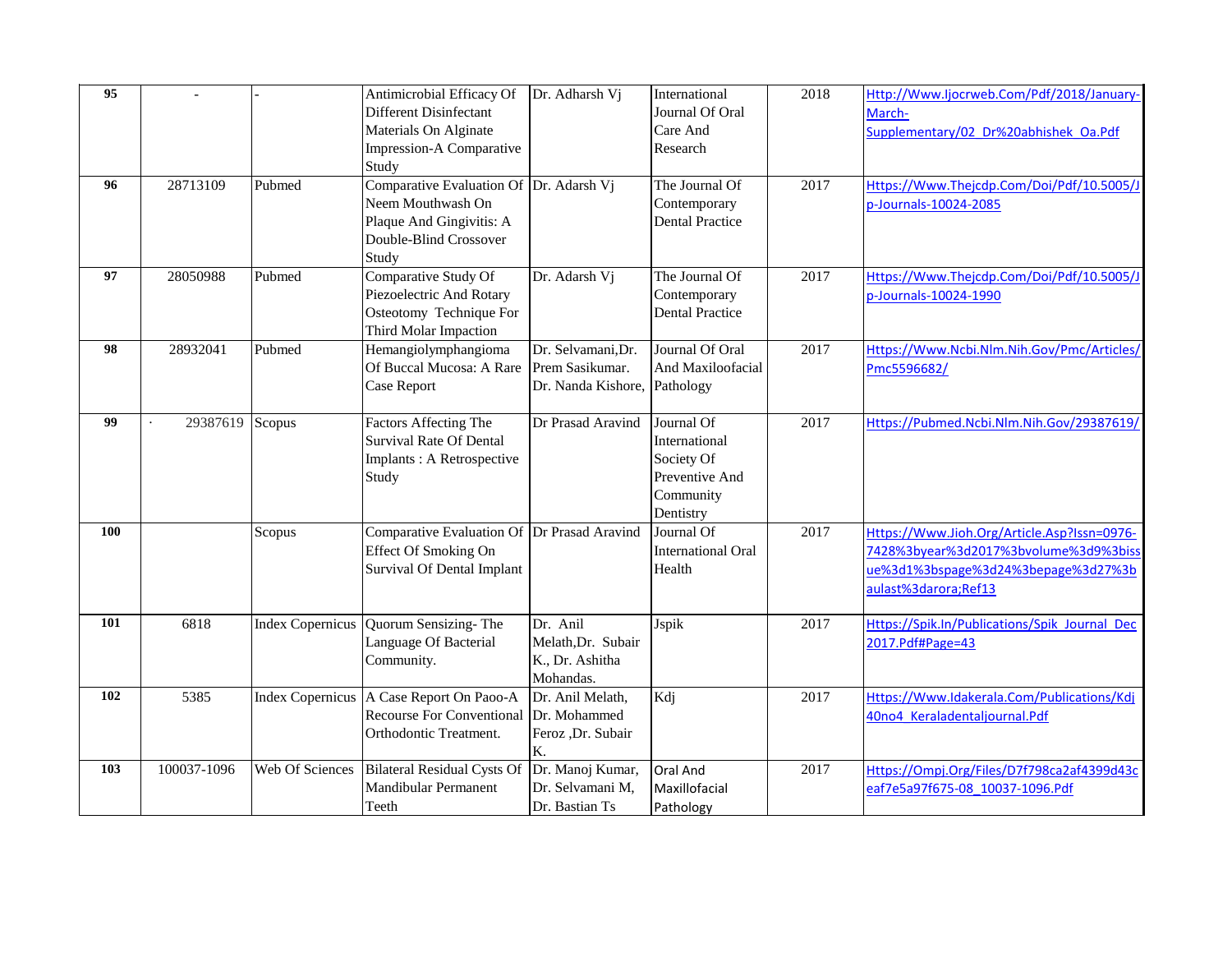| 104 | Doi-10.410               |        | Residual Radicular Cyst In                          | Dr. Ambili Ayilliath J Indian Acad |                           | 2017 | Https://Www.Jiadsr.Org/Images/Book-         |
|-----|--------------------------|--------|-----------------------------------------------------|------------------------------------|---------------------------|------|---------------------------------------------|
|     |                          |        | Primary Molar Extraction                            |                                    | Dent Spec R               |      | Pdf/2016/Jindianacaddentspecres 2016 3 1    |
|     |                          |        | Socket.                                             |                                    |                           |      | 25 192469.Pdf                               |
| 105 | $\overline{\phantom{a}}$ |        | <b>Cognition Of Quorum</b>                          | Dr. Sunil Jose, Dr                 | Journal Of Indian         | 2017 | Https://Web.S.Ebscohost.Com/Abstract?Direct |
|     |                          |        | Sensing In Dental Plaque                            | Madhukiran                         | <b>Dental Association</b> |      | =True&Profile=Ehost&Scope=Site&Authtype=C   |
|     |                          |        | &Root Canal                                         |                                    |                           |      | rawler&Jrnl=00194611&An=125372614&H=3       |
|     |                          |        |                                                     |                                    |                           |      | moad1vi3liipauuacmbn%2b6a2qyiyjgqufhoi78    |
|     |                          |        |                                                     |                                    |                           |      | gu4rsaieh%2fggif8kpfwplm1zvvurqvajlq6%2bs   |
|     |                          |        |                                                     |                                    |                           |      | vpeabz5syw%3d%3d&Crl=C&Resultns=Admin       |
|     |                          |        |                                                     |                                    |                           |      | webauth&Resultlocal=Errcrlnotauth&Crlhashu  |
|     |                          |        |                                                     |                                    |                           |      | rl=Login.Aspx%3fdirect%3dtrue%26profile%3d  |
|     |                          |        |                                                     |                                    |                           |      | ehost%26scope%3dsite%26authtype%3dcrawl     |
|     |                          |        |                                                     |                                    |                           |      | er%26jrnl%3d00194611%26an%3d125372614       |
|     |                          |        |                                                     |                                    |                           |      |                                             |
| 106 | 0975-7384                |        | Comparative Evaluation Of Dr. Abhinav Mohan         |                                    | ' Journal Of              | 2017 | Https://Www.Jocpr.Com/Articles/Comparativ   |
|     |                          |        | Microleakage In Three                               |                                    | Chemical And              |      | e-Evaluation-Of-Microleakage-In-Three-Core- |
|     |                          |        | Core Materials With                                 |                                    | Pharmaceutical            |      | Materials-With-Conventional-And-            |
|     |                          |        | Conventional And<br><b>Unconventional Placement</b> |                                    | Research                  |      | Unconventional-Placement-Of-Crown-M.Pdf     |
|     |                          |        | Of Crown Margins An In-                             |                                    |                           |      |                                             |
|     |                          |        | Vitro Study                                         |                                    |                           |      |                                             |
| 107 | 20170018                 |        | Role Of Civatte Bodies In                           | Dr. Bastian, Dr.                   | Manipal Journal           | 2017 | Https://Ejournal.Manipal.Edu/Mjds/Docs/Vol2 |
|     |                          |        | Diagnostic Pathology                                | Selvamani M                        | Of Dental Sciences        |      | Issue2/8-Cc%206%20mjds20170018.Pdf          |
|     |                          |        |                                                     |                                    |                           |      |                                             |
| 108 | 26464537                 | Pubmed | An In Vitro Study On The                            | Dr. Rajamani T                     | Journal Of                | 2016 | Https://Www.Ncbi.Nlm.Nih.Gov/Pmc/Articles/  |
|     |                          |        | <b>Effects Of Post-Core</b>                         |                                    | <b>International Oral</b> |      | Pmc4588787/                                 |
|     |                          |        | Design And Ferrule On The                           |                                    | Health.                   |      |                                             |
|     |                          |        | Fracture Resistance Of                              |                                    |                           |      |                                             |
|     |                          |        | <b>Endodontically Treated</b>                       |                                    |                           |      |                                             |
|     |                          |        | <b>Maxillary Central Incisors</b>                   |                                    |                           |      |                                             |
| 109 | Pmid: 28217543 Pubmed    |        | Effect Of Fluoridated Water Dr. Adarsh Vj           |                                    | <b>Ijocr</b>              | 2016 | Https://Www.Ncbi.Nlm.Nih.Gov/Pmc/Articles/  |
|     |                          |        | On Intelligence In 10-12                            |                                    |                           |      | Pmc5285601/                                 |
|     |                          |        | Year Old School Children.                           |                                    |                           |      |                                             |
|     |                          |        |                                                     |                                    |                           |      |                                             |
| 110 | Pmid: 27169098 Pub Med   |        | Proteomics - A New                                  | Dr. Selvamani M                    | Advanced                  | 2016 | Https://Www.Ncbi.Nlm.Nih.Gov/Pmc/Articles/  |
|     |                          |        | Perspective For Cancer                              |                                    | <b>Biomedical</b>         |      | Pmc4854039/                                 |
|     |                          |        |                                                     |                                    | Research                  |      |                                             |
| 111 | 26625751                 | Pubmed | Comparison Of Serum                                 | Dr. Ac Raj                         | Asian Pac J Cancer        | 2016 | Https://Pubmed.Ncbi.Nlm.Nih.Gov/26625751/   |
|     |                          |        | Fucose Levels In                                    |                                    |                           |      |                                             |
|     |                          |        | Leukoplakia And Oral                                |                                    |                           |      |                                             |
|     |                          |        | <b>Cancer Patients</b>                              |                                    |                           |      |                                             |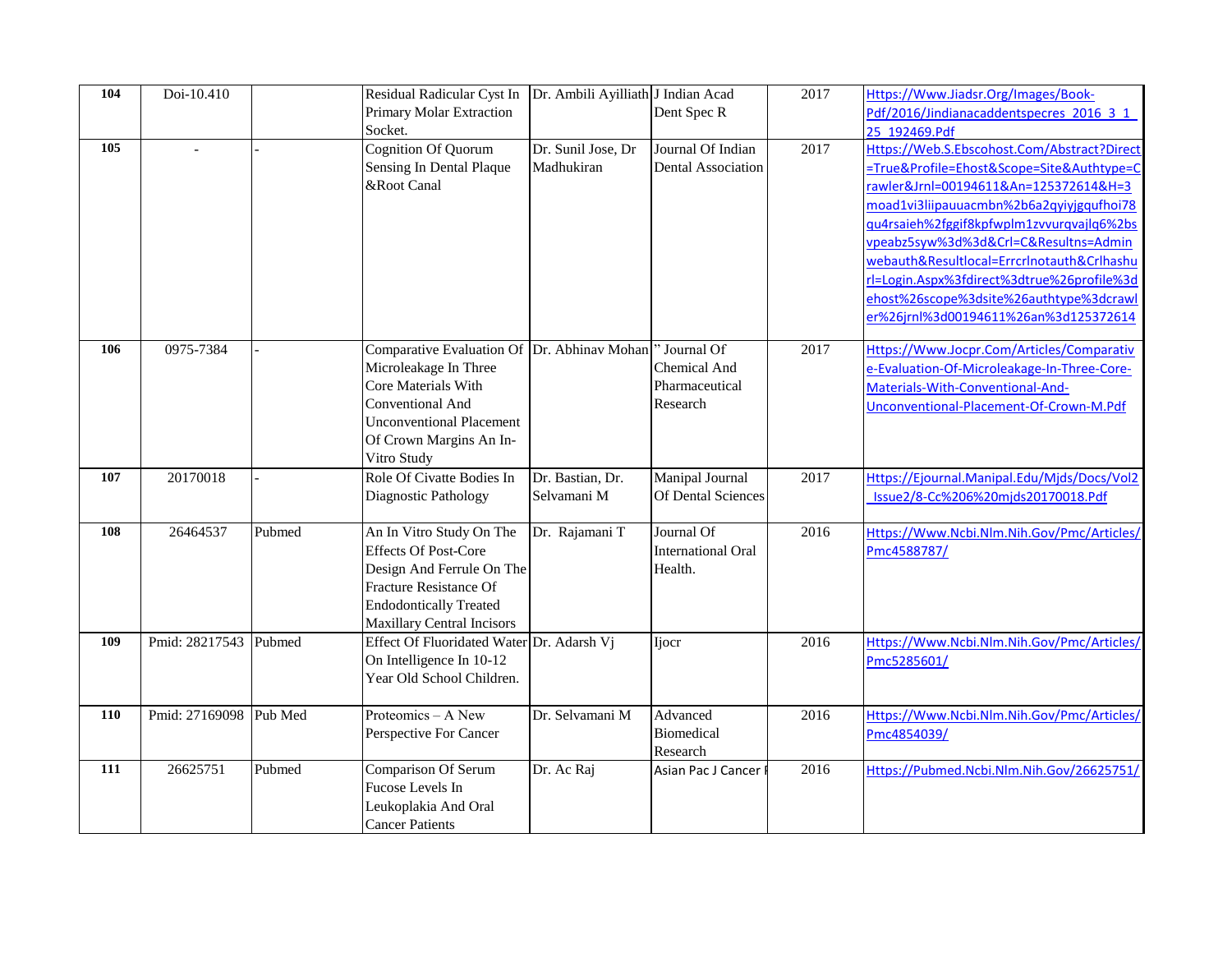| 112 |                          | Scopus                  | <b>Biofilms In Endodontics</b>                                                                                                                                                                                     | Dr. Subair K                                                        | Journal Of<br><b>International Oral</b>                         | 2016 | Http://Www.Ispcd.Org/Userfiles/Rishabh/V8i7<br>/V8i7a15.Pdf                                                                                                                             |
|-----|--------------------------|-------------------------|--------------------------------------------------------------------------------------------------------------------------------------------------------------------------------------------------------------------|---------------------------------------------------------------------|-----------------------------------------------------------------|------|-----------------------------------------------------------------------------------------------------------------------------------------------------------------------------------------|
|     |                          |                         |                                                                                                                                                                                                                    |                                                                     | Health. 2016 Jul<br>1;8(7):827.                                 |      |                                                                                                                                                                                         |
| 113 |                          | Scopus                  | A Comparative Evaluation<br>Of Smear Layer Removal<br>By Using Three Different<br>Irrigating Systems In<br>Endodontics : An In-Vitro<br><b>Scanning Electron</b><br>Microscopic Study                              | Dr Adarsh, Dr.<br>George Thomas, Dr<br>Sunil Jose, Dr<br>Madhukiran | Journal Of<br><b>International Oral</b><br>Health               | 2016 | Http://Www.Ispcd.Org/Userfiles/Rishabh/V8i1<br>/V8i1a16.Pdf                                                                                                                             |
| 114 | $\sim$                   | Scopus                  | <b>Corals As Bone Substitutes</b>                                                                                                                                                                                  | Dr Manoj Kumar<br>V, Dr Panchami<br>Merish, Dr.<br>Madhukiran       | Journal Of<br><b>International Oral</b><br>Health               | 2016 | Https://Www.Jioh.Org/Article.Asp?Issn=0976-<br>7428;Year=2016;Volume=8;Issue=1;Spage=96;<br>Epage=102;Aulast=Kumar;Type=0                                                               |
| 115 | $\overline{\phantom{a}}$ | Scopus                  | <b>Evaluation Of</b><br>Anticariogenic Property Of<br>Green Tea, Stabilized<br>Chlorine Dioxide, And<br>Chlorhexidine By<br>Assessing Its Effect On Ph<br>Of Dental Plaque - A<br><b>Randomized Clinical Trial</b> | Dr. Adarsh Vj                                                       | International<br>Journal Of Dental<br>Research &<br>Development | 2016 | Http://Www.Tjprc.Org/Publishpapers/2-60-<br>1466747941-1.%20ijdrd%20-<br>%20evaluation%20of%20anti-<br>Cariogenic%20propertyof%20green%20tea,%2<br>0stabilized%20chlorine%20dioxide.Pdf |
| 116 |                          |                         | Index Copernicus Multiple Dens Invaginatus - Dr. Ambili<br>A Case Report And Review Ayilliath, Dr. Raj A<br>Of Literature                                                                                          |                                                                     | Indian J Case<br>Reports                                        | 2016 | Https://Www.Researchgate.Net/Publication/3<br>43488713 Multiple Dens Invaginatus -<br>A Case Report And Review Of Literature                                                            |
| 117 | 74179316                 |                         | Index Copernicus Botulinum Toxin-An<br><b>Innovative Treatment</b><br>Approach In Dental<br>Practice                                                                                                               | Dr. Melwin<br>Mathew                                                | Jyp                                                             | 2016 | Https://Pdfs.Semanticscholar.Org/Eee0/B86ae<br>ba30a38f53388b96632fd563e2e192a.Pdf                                                                                                      |
| 118 | 23472545                 | <b>Index Copernicus</b> | Gingival Hyperplasia And<br>Quality Of Life.                                                                                                                                                                       | Dr. Melwin<br>Mathew                                                | Journal Of<br>Research In<br>Medical And<br>Dental Science      | 2016 | Https://Www.Researchgate.Net/Publication/2<br>99855176 Gingival Hyperplasia And Quality<br>Of Life                                                                                      |